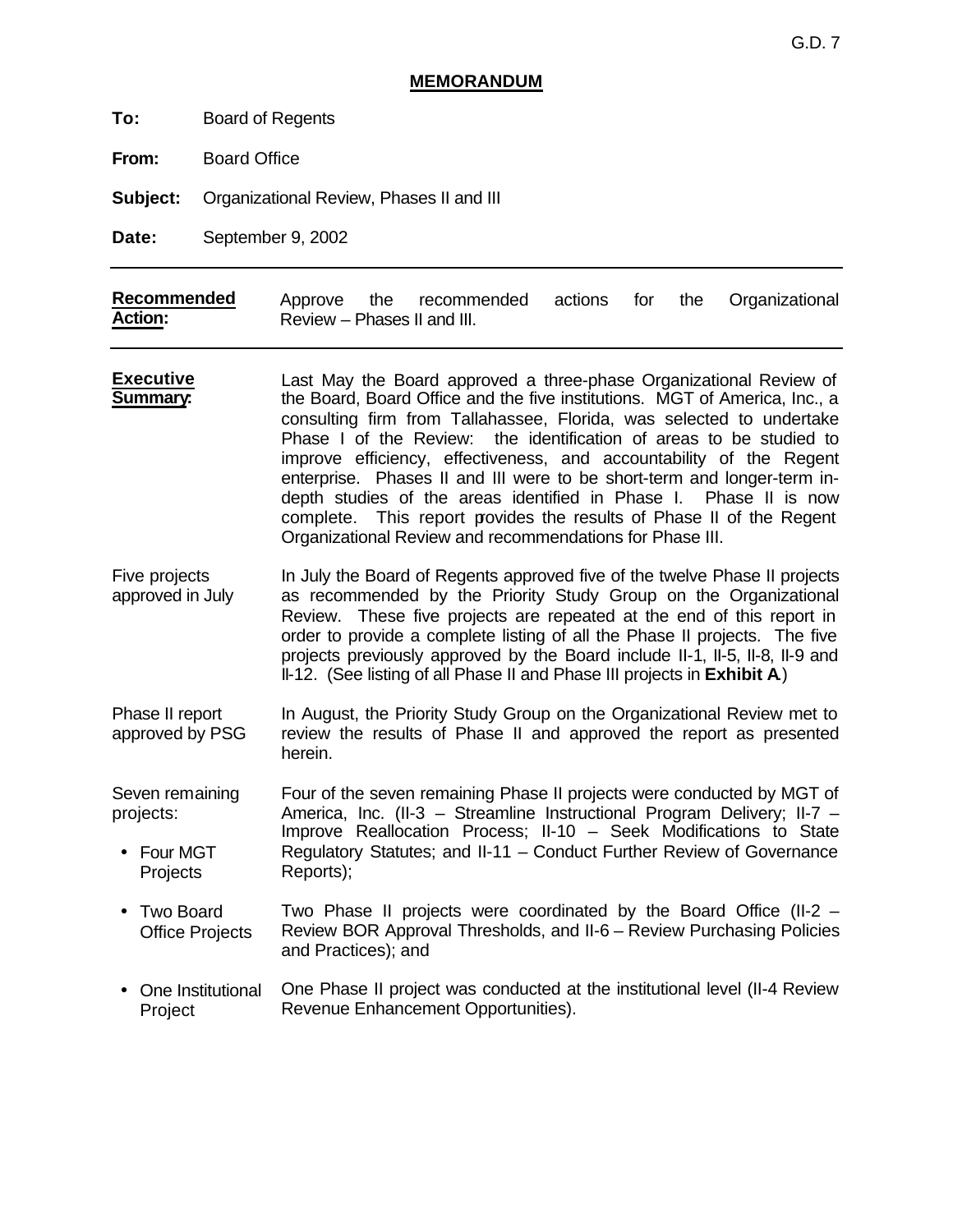| Recap of Phase II<br>Projects                                        | Twelve (12) Phase II projects:<br>5 projects approved by Board of Regents in July 2002<br>(II-1, II-5, II-8, II-9, II-12)<br>4 projects lead by MGT<br>$\bullet$<br>$(11-3, 11-7, II-10, II-11)$<br>2 projects lead by Board Office<br>$(II-2, II-6)$<br>1 project lead by institutions (II-4)<br>$\bullet$                                                                     |  |  |  |  |
|----------------------------------------------------------------------|---------------------------------------------------------------------------------------------------------------------------------------------------------------------------------------------------------------------------------------------------------------------------------------------------------------------------------------------------------------------------------|--|--|--|--|
| <b>Next Steps</b>                                                    | Following Board approval of the recommendations for Phases II and III,<br>the Board Office will develop work plans for each appropriate<br>recommendation in consultation with the affected institutions. The work<br>plans will be provided to the Priority Study Group on the Organizational<br>Review for approval prior to implementation.                                  |  |  |  |  |
| Summary<br>of Projects                                               | <b>Exhibit A</b> on pages 25-30 is a brief summary of the Phase II and<br>Phase III Organizational Review Projects.                                                                                                                                                                                                                                                             |  |  |  |  |
| <b>Strategic Plan:</b>                                               | The Organizational Review, because of its scope, addresses almost all<br>aspects of the Board's Strategic Plan but especially addresses K.R.A.<br>4.0.0.0 "providing effective stewardship of the institutions." K.R.A. 4.2.0.0<br>in particular addresses the improvement of the operational effectiveness<br>and efficiency of the institutions.                              |  |  |  |  |
| <b>Recommendations</b><br>and Proposed<br><b>Actions - Phase II:</b> | The seven (7) remaining Phase II projects and the proposed actions for<br>each are noted below. For each of the seven remaining projects, there<br>is a brief summary of the Project Activities and Conclusions and<br><b>Board Office Recommendations.</b> The five (5) projects already<br>approved by the Board are noted in the last section of the report.                 |  |  |  |  |
|                                                                      | <b>MGT Recommendation II-2:</b>                                                                                                                                                                                                                                                                                                                                                 |  |  |  |  |
| <b>Review Approval</b><br><b>Thresholds</b>                          | A Board of Regents committee should review the current<br>purchasing, contracting, and personnel appointment approval<br>thresholds with the objective of delegating more decision-making<br>authority to the institutions. Greater delegation of authority will<br>reduce both the materials preparation time and the number of university<br>staff who attend Board meetings. |  |  |  |  |
|                                                                      | <b>Project Activities and Conclusions:</b>                                                                                                                                                                                                                                                                                                                                      |  |  |  |  |
| <b>Board Office project</b><br>analysis focused on<br>thresholds     | This project was coordinated by the Board Office. A comprehensive<br>listing of thresholds was established and reviewed by the Board Office<br>and institutional personnel. The analysis focused on thresholds related                                                                                                                                                          |  |  |  |  |

and institutional personnel. The analysis focused on thresholds related to purchasing, capital projects and personnel appointments although there are other thresholds in the Regent Policy Manual.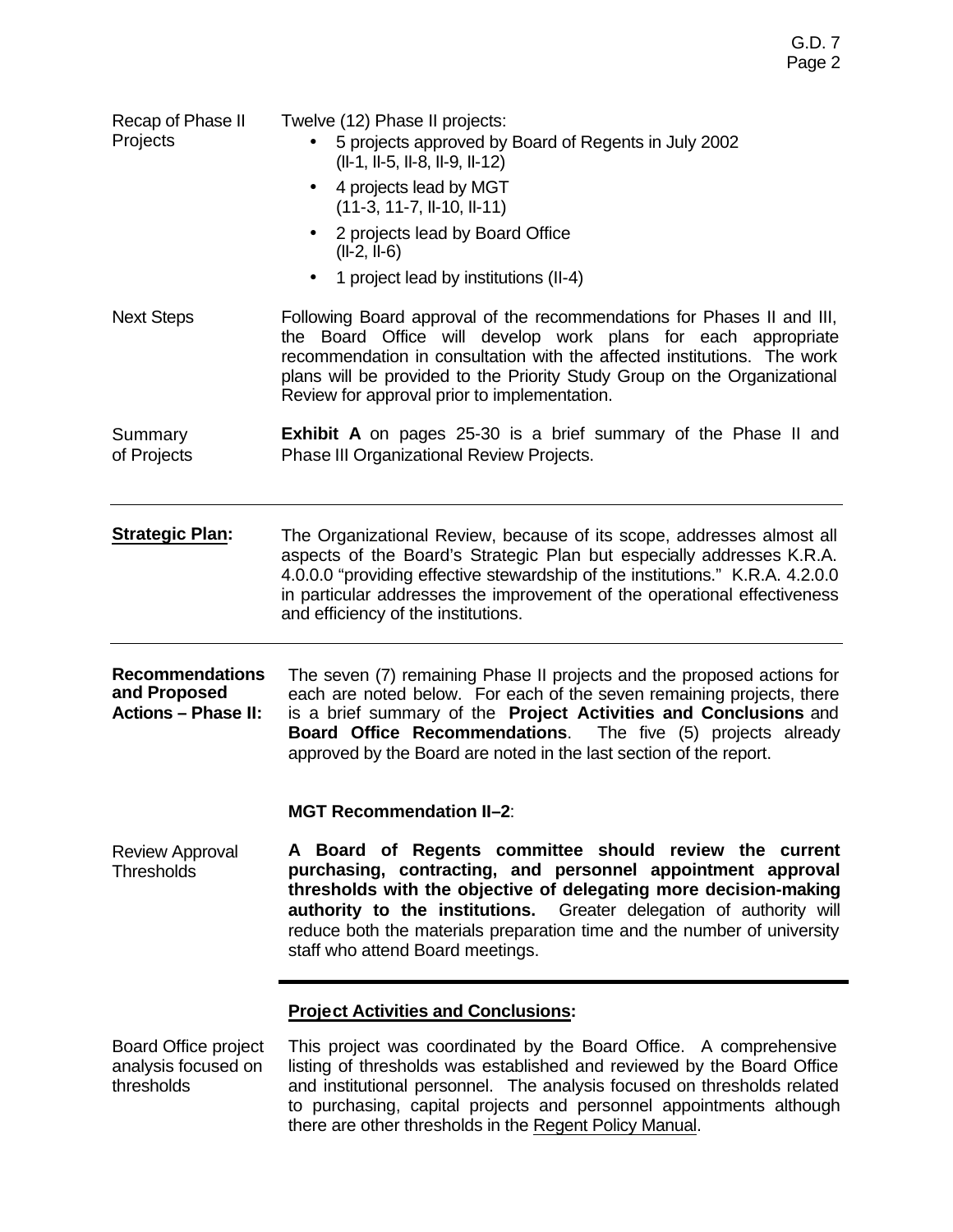Some thresholds set by Iowa Code

Focus on areas where more authority could be delegated

Some thresholds are set by Iowa Code and would require legislative action to change. These items were identified in the threshold table (included as part of **Exhibit B** to this report) under the statutory provision column.

The review focused on areas where the Board could delegate more authority to the institutions and the Board Office while still maintaining accountability. The review of thresholds has assisted in updating and recommending changes to the Regent Policy Manual.

The Board approved changes to the **purchasing section** of the Regent Policy Manual at its July 2002 meeting. Key threshold changes include:

- Increasing the competitive bid threshold from \$5,000 to \$10,000 for all Regent institutions; and
- Increasing the limit required for the special schools to process purchases through ISU from \$2,500 to \$5,000.

For capital projects related to size of project The underlying concept for the recommendations related to **capital projects** is that the key items requiring Board approval should be dependent upon the size of the project. (Currently, there are additional requirements for projects exceeding \$1 million; otherwise Board required actions [approvals of architect/engineer agreements and amendments, contract awards, revised budgets, and construction change orders] are the same for all projects exceeding \$250,000.)

- Board approval would still be required for all project descriptions and budgets exceeding \$250,000. However, further Board approvals would be dependent upon the size of the project.
- For projects with budgets between \$250,000 and \$500,000, approvals for architect/engineer agreements (and amendments), contract awards, revised budgets, and construction change orders would be delegated to the institutions or the Board Office. (It is envisioned that most of these actions would be delegated to the institutions.)
- For projects with budgets greater than \$500,000 but less than \$1 million, approvals for architect/engineer agreements (and amendments), contract awards, revised budgets, and construction change orders would be delegated to the Board Office.
- For projects with budgets greater than \$1 million Board-requested approvals would be similar to those currently in place although the dollar limits for institutional or Board Office approval of architect/engineer amendments and change orders would be increased.

For all items recommended to be delegated to the institutions or the Board Office, unusual circumstances would prompt a request for Board action.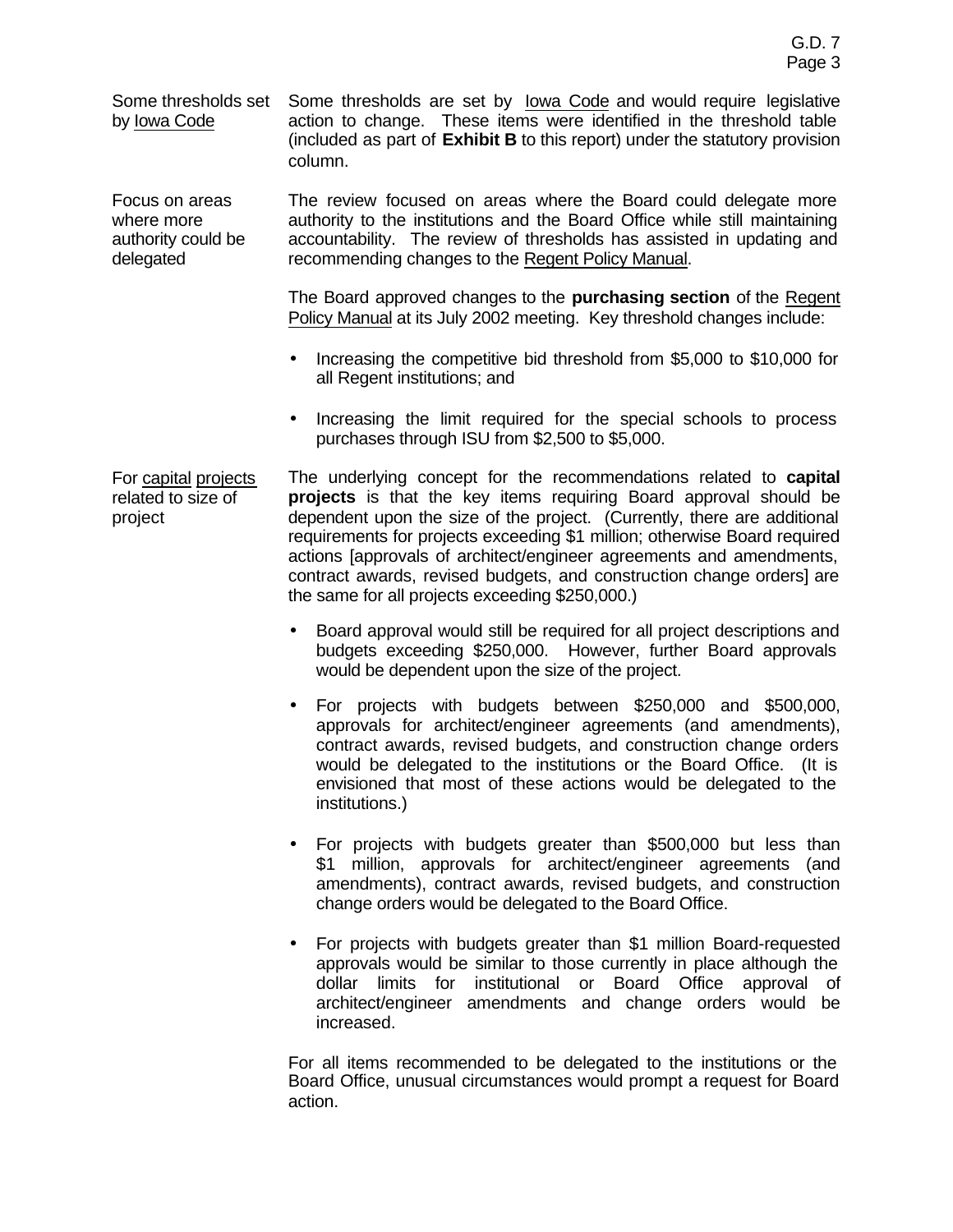Annual Report to Board An annual capital projects report would be provided to the Board; this report would summarize the capital project actions taken by the institutions and the Board Office during the prior year.

Special Schools Modifications would also be made to the specific thresholds that apply to the Special Schools; these will be delineated in revisions to the Policy Manual with a description of the responsibilities of the special schools and Iowa State University for the management of capital projects at the schools.

The proposed changes in capital project procedures should:

- Maintain institutional accountability by requiring Board approval for project descriptions and budgets over \$250,000.
- Speed up capital project process by not requiring Board approval of architect/engineer agreements for smaller projects and permitting institutions to award construction contracts for the smaller projects.
- Minimize number of capital project items (architect/engineer agreements, amendments, etc.) that require Board approval which would allow the Board to devote more attention to larger projects.
- Reduce size of capital registers since more authority would be delegated to the institutions and the Board Office.
- Provide the necessary reporting that the Board desires.

Personnel approvals to remain the same but may be streamlined The responsibilities of the Board related to **personnel** are assigned in Iowa Code §262.02 (2). In approving the monthly personnel register, the Board ensures that it has fulfilled its statutory responsibility to make appointments and fix compensation, even for appointments it has delegated, by policy, to institutional heads. In administrative law, delegation requires both guidelines for exercise of the delegated authority and oversight of the delegated authority. Current Board procedures meet these requirements. Thus, no changes in thresholds are recommended, although procedures for reporting will be reviewed to see if they can be streamlined.

# *Board Office Recommended Action:*

*Adopt the threshold changes as summarized above and outlined in the attached Exhibit B.*

A copy of the complete report prepared by the Board Office on MGT Recommendation II-2 is attached as **Exhibit B**.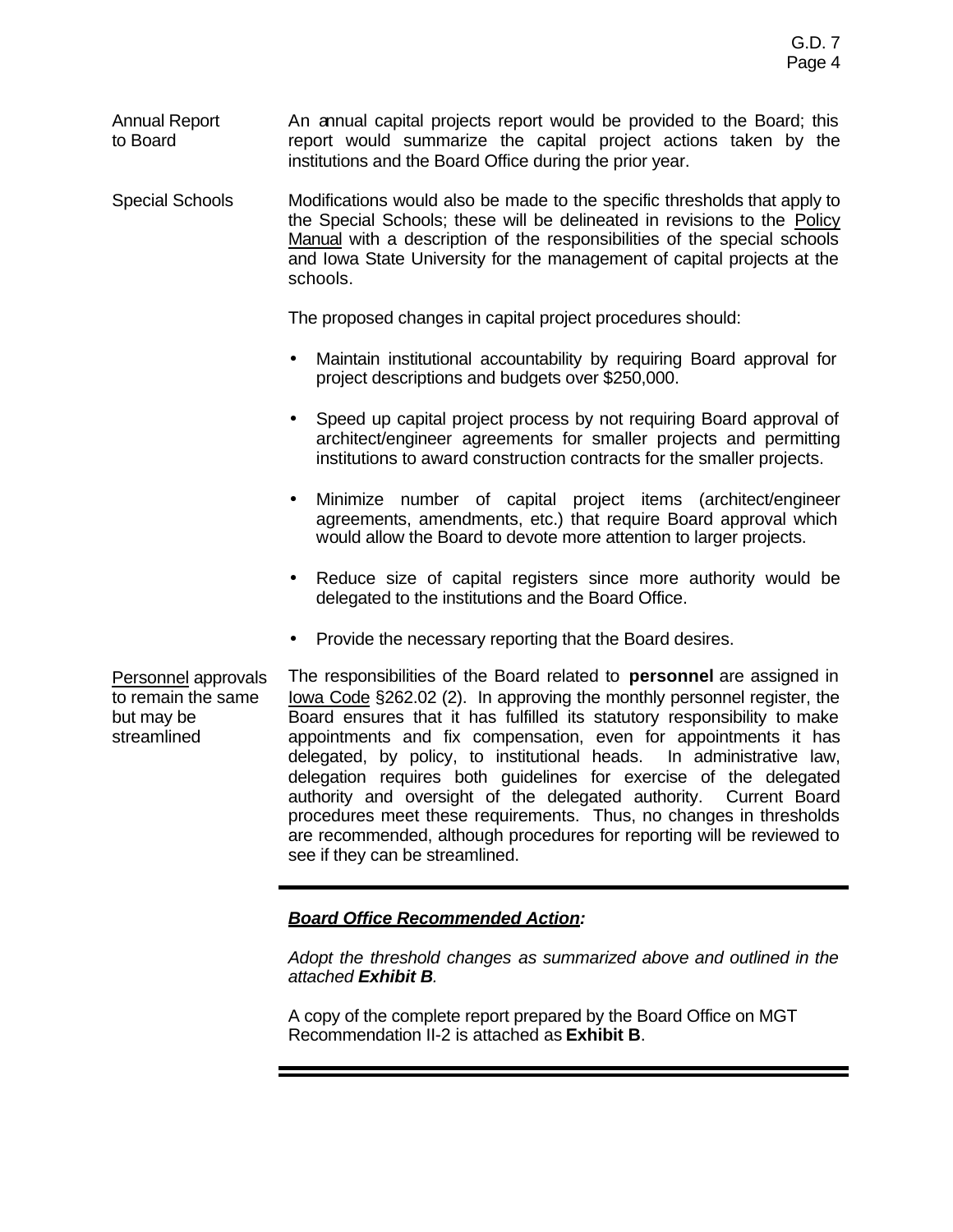# **MGT Recommendation II–3, Part 1**:

Review Academic Delivery System

**The Board of Regents should prioritize and undertake a review of the instructional, research, and public service delivery systems at each university with the objective of streamlining the delivery systems and reallocating academic resources.** The review should include the following structures, policies, and procedures:

- Course duplication
- Course sizes and scheduling
- **EXECUTE:** Articulation of community college students
- Total credit hours to graduate
- **Summer enrollments**
- **Enrollment management**
- Remedial courses

## **Project Activities and Conclusions:**

### **Project Activities:**

- MGT Study Since the Board approved the Organizational Review, MGT representatives developed a work plan to address Part I of this recommendation.
- 14-step work plan The work plan consisted of fourteen major activities:
	- 1. Request and review documents from the universities related to course duplication, course size and scheduling, articulation of community college students, total credit hours to graduate, summer enrollments, and remedial courses.
	- 2. Identify through examination of reports, material already received, and additional materials efforts already undertaken by the universities in these areas.
	- 3. Conduct additional interviews on each campus to determine improvements.
	- 4. Identify courses with identical or similar content offered across the curricula and evaluate the merit of separate offerings.
	- 5. Review course scheduling procedures, class size data, and classroom space utilization, and compare to peer institution data.
	- 6. Review existing articulation agreements with community colleges and identify areas where students may "lose" credits due to nontransferability. Review policies related to credit through examination or dual credits.
	- 7. Determine average time and credit hours to graduation.
	- 8. Analyze facilities utilization in each semester, including summer term. Determine average summer class sizes, and the depth and breadth of summer term offerings.
	- 9. Review enrollment management data, especially in light of recent budget cuts, and presidential calls for enrollment caps.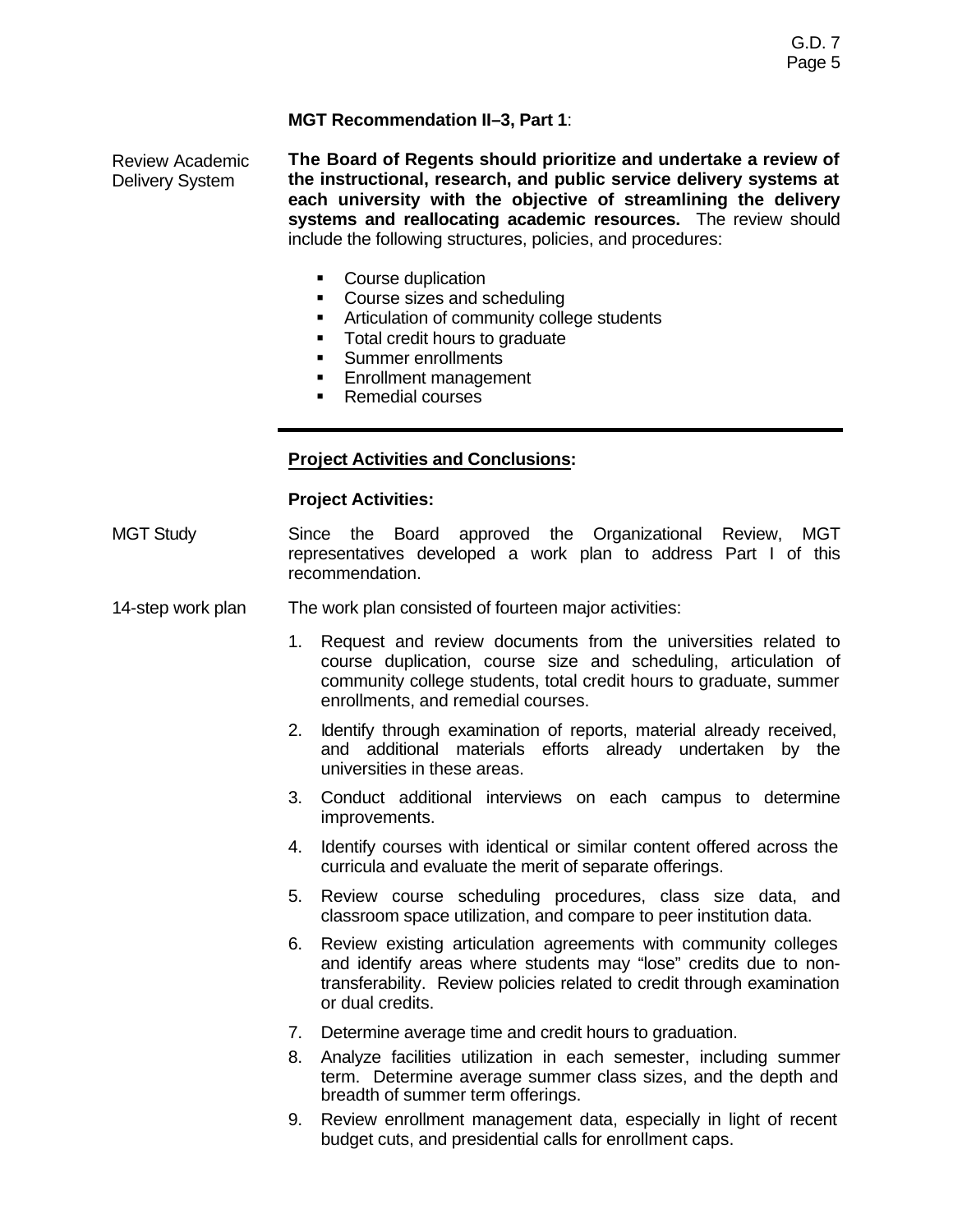- 10. Review student retention rates and strategies used to recruit, retain, and graduate students.
- 11. Identify the disciplines, sources of students (majors), and percentage of students requiring remedial courses.
- 12. Determine where efficiencies can be found.
- 13. Develop draft recommendations for improvements/changes in each area where warranted and review with Board Office and university staff.
- 14. Prepare final recommendations for improvement of instructional delivery systems.

#### **Project Conclusions:**

Based on its analysis, MGT has reached the following conclusions and suggested actions:

- Course duplication Duplicative courses identified in Phase II should be examined in detail in Phase III. Analysis should include comparisons of enrollments, time of day that each course is offered, and course syllabi.
- Course sizes and scheduling The Regent universities should investigate alternative strategies to reduce undergraduate class sizes to achieve the Board performance indicator targets.

Each university should schedule more classes during non-traditional and non-popular hours (i.e., weekends, Fridays, evenings, and early mornings) to make more efficient use of classroom resources.

The University of Iowa should re-assess its classroom assignment policies to make more efficient use of available class facilities.

Articulation of community college students The Liaison Advisory Committee on Transfer Students (LACTS) should be assigned the responsibility of developing Associate of Arts articulation and/or transfer agreements so that all students transferring with an Associate of Arts degree from an Iowa community college to any undergraduate college at a Regent university and who meet certain curricular requirements are deemed to have met all freshman and sophomore level general education requirements.

> The Board of Regents Office should develop, with the assistance of LACTS, the 2+2 Council, and other appropriate groups such as the Regent Committee on Educational Relations (RCER), a coordinated transfer articulation system that is available through an easily-accessed and interactive website.

Total credit hours to graduate The University of Northern Iowa should evaluate its general education requirements and reduce the number of required hours to a number more in line with the other Iowa universities and similar universities in other states.

> Iowa State University and the University of Northern Iowa should seek and follow the advice of the University of Iowa to improve the marketability of their four-year graduation plans.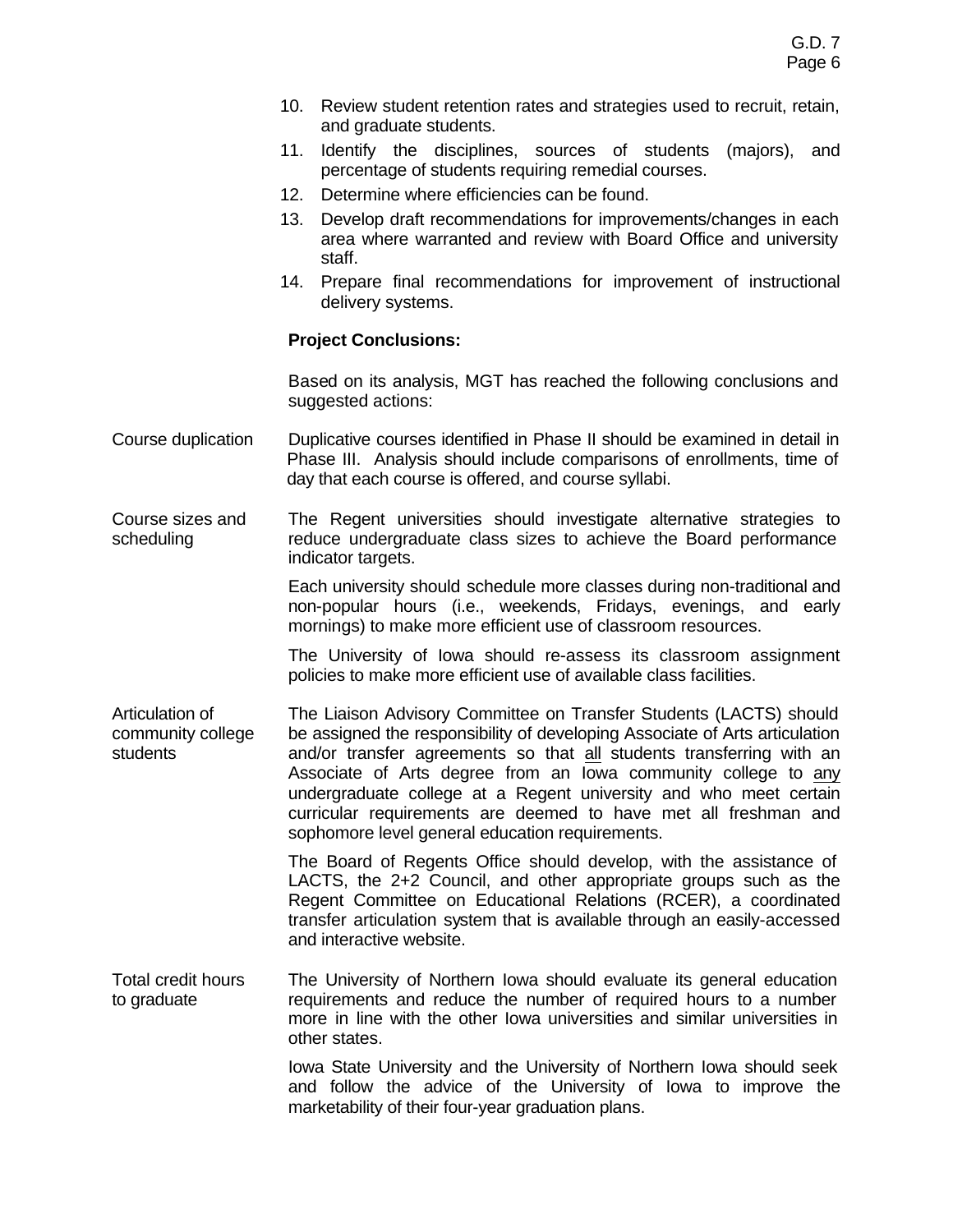#### Summer enrollments The universities should make greater use of summer school as an integral component of their enrollment management plans.

Class offerings during the summer, and in "inter-sessions" should include all courses that are part of the general education graduation requirements.

To the extent possible within the budget constraints, each university should offer discipline-specific courses required for graduation during summer school and inter-sessions.

The Regent universities should evaluate alternative methods of distributing summer school revenues so that colleges/departments have incentives to offer courses and programs that are consistent with each university's strategic plan and goals.

**Enrollment** management Each university should develop integrated enrollment management and marketing plans that make effective use of faculty, staff, and physical resources, and which tie specifically to goals in their strategic plans and which are consistent with the Board of Regents Strategic Plan.

# *Board Office Recommended Action:*

- *1. The Regent universities, in consultation with the Board Office, should conduct a detailed examination in the areas/courses that have been identified as potentially duplicative by MGT – mathematics, history, statistics, engineering, English, writing, economics, and information systems and management. Analysis should include comparisons of enrollments, time of day that each course is offered, and course syllabi. The goal of the examination is to identify courses for elimination. This should be completed by May 2003.*
- *2. The Regent universities should determine whether alternative strategies to reduce undergraduate class sizes can be achieved in light of current economic conditions.*

*Each university is encouraged to schedule more classes during nontraditional and non-popular hours (i.e., weekends, Fridays, evenings, and early mornings) to make more efficient use of classroom resources. In particular, the University of Iowa should reassess its classroom assignment policies to make more efficient use of available class facilities.*

- *3. The University of Northern Iowa should evaluate its general education requirements.*
- *4. The Regent Committee on Educational Relations (RCER) should examine four-year graduation rate data and advising strategies, presenting recommendations to the Board by May 2003.*
- *5. Because the Board of Regents regards improvement of articulation agreements a high priority, the Board Office will work with RCER, LACTS, and the 2 + 2 Council to enhance and increase both basic and program to program articulation agreements (See Exhibit C, pages 58-63, MGT Recommendations 5 and 6).*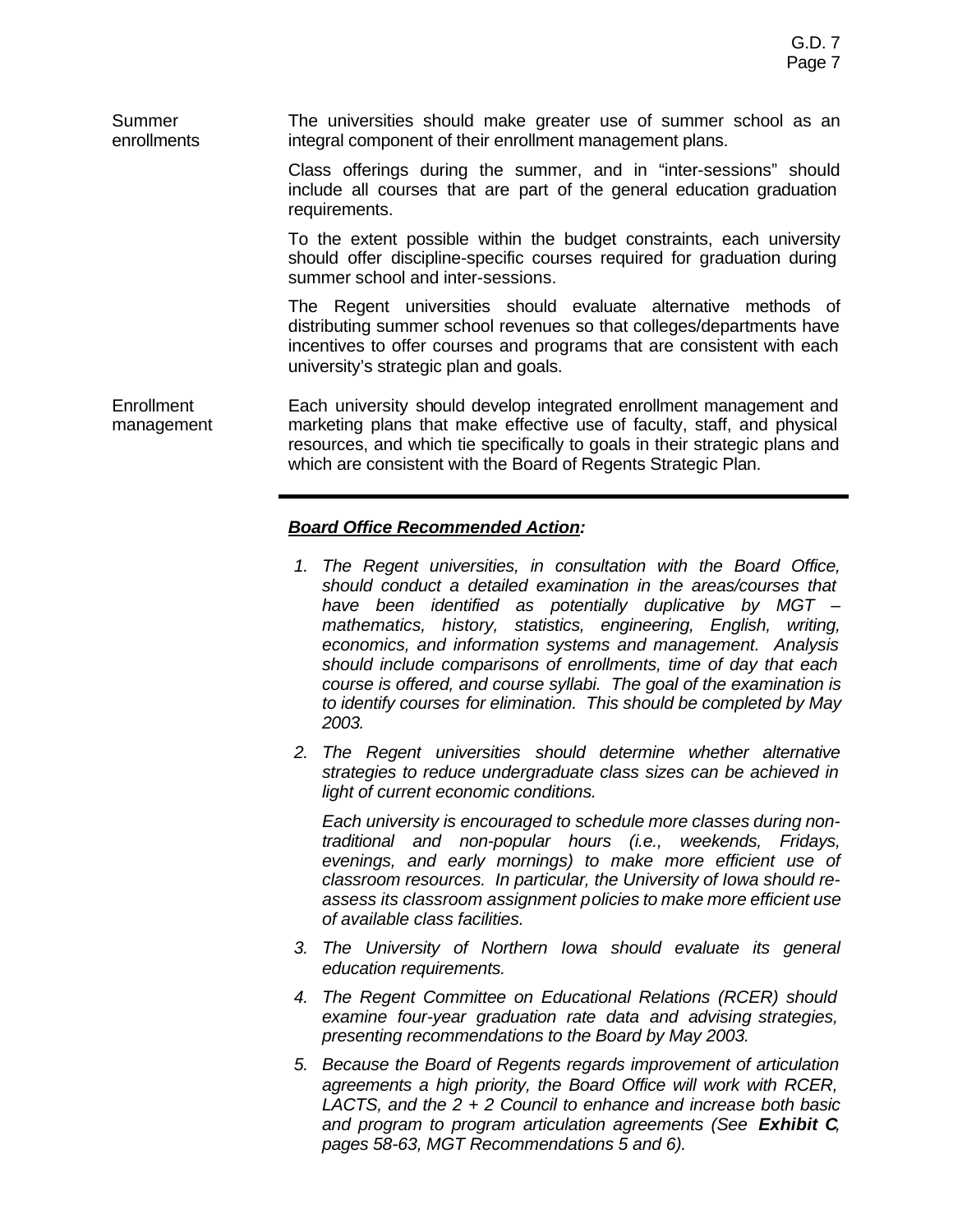- *6. The Board Office recommends that the following should be considered by each of the Regent universities:* 
	- *A) Make greater use of summer school as an integral component of their enrollment management plans.*
	- *B) Offer classes during the summer, and in "inter-sessions" that might include all courses that are part of the general education graduation requirements.*
	- *C) Offer discipline-specific courses required for graduation during summer school and inter-sessions.*
	- *D) Evaluate alternative methods of distributing summer school revenues so that colleges/departments have incentives to offer courses and programs that are consistent with each university's strategic plan and goals.*
- *7. Each university should develop integrated enrollment management and marketing plans that tie specifically to goals in their strategic plans and which are consistent with the Board of Regents Strategic Plan.*

A copy of the complete report prepared by MGT of America, Inc., on MGT Recommendation II-3, Part 1 is attached as **Exhibit C**.

#### **MGT Recommendation II–4:**

Review Revenue Enhancement **Opportunities The Board of Regents should prioritize and conduct a review of revenue enhancement opportunities and establish a revenue growth schedule for each university.**

### **Project Activities and Conclusions:**

Institutional Study of Revenue **Enhancement** 

The pursuit of revenue generating opportunities that are appropriate to the mission and programs of the Regent universities is a longestablished management practice at each institution. Revenue generating activities should continue to be encouraged and supported. These activities should be managed within guidelines that recognize the public nature of each university. Activities should be:

- Evaluated in the context of institutional missions, programs, priorities including: access, accountability, quality and diversity;
- Priced to recover costs of the targeted activities;
- Efficient in terms of fee collection and administration; and
- Compliant with Iowa Code Chapter 23A regarding competition with private enterprise.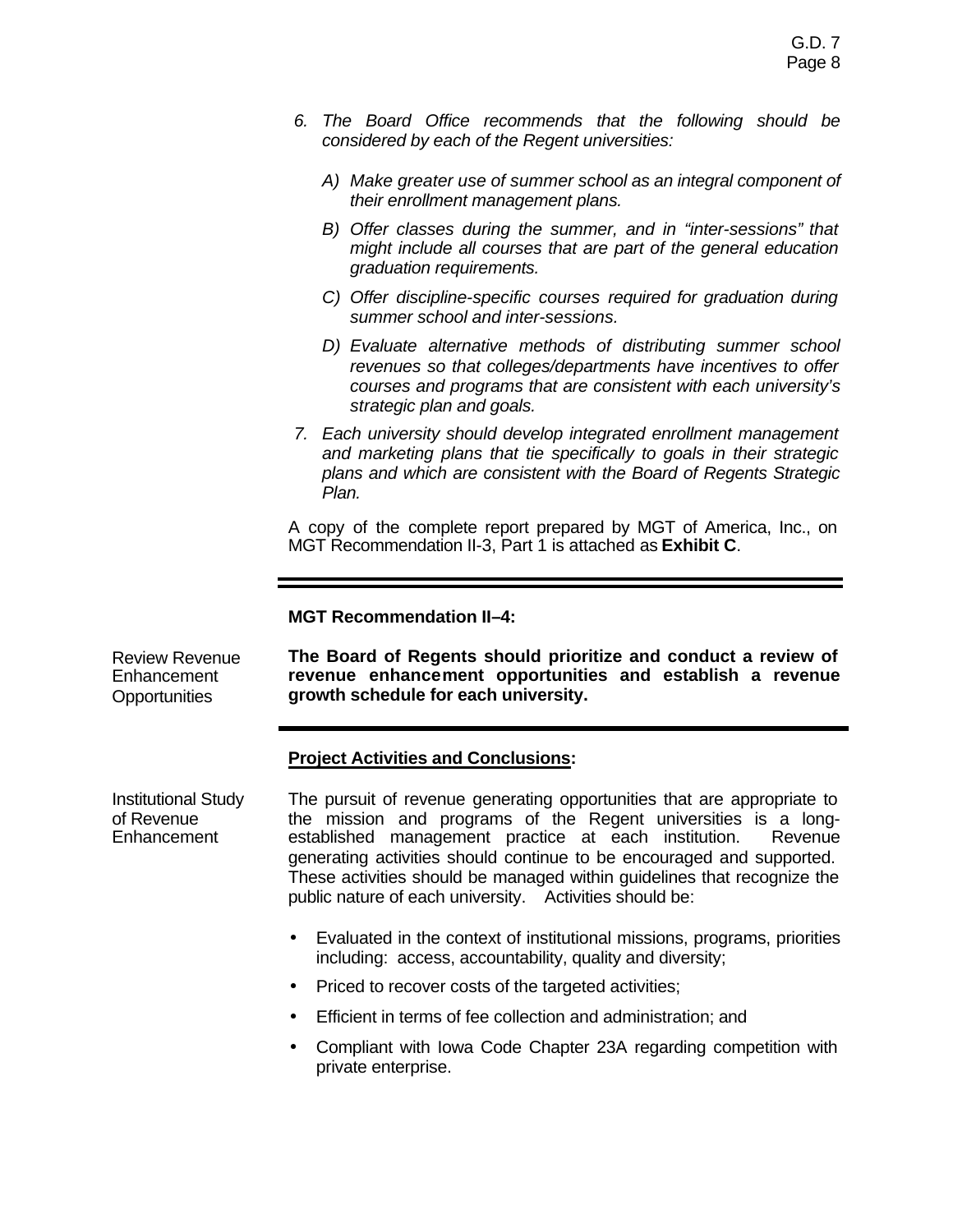Efficient Use of State Resources Other management activities should continue to support the most efficient use of public resources for the functions of each university that are most directly in the public interest. These activities include:

- Improve productivity through the use of new technology and streamlining organization and management;
- Manage assets so as to maximize the benefits to each university in light of highly constrained state budgets;
- Provide incentives to faculty, staff and the units they represent for increasing revenue-generating activities;
- Make innovative use of the private sector; and
- Exercise management oversight of the entrepreneurial activities produced.

Nine categories of potential revenue opportunities

Each university went through a process to assess the types and levels of revenue generating activities that are in place today and identify plans or initiatives that are being considered at each institution. Through this process the universities have identified opportunities within nine categories:

- Tuition and fees;
- Contracts and grants;
- Marketing affinity programs;
- Sales of university products and services;
- Program participation and user fees;
- Cash management and investment practices;
- Leases/rentals of university assets;
- Asset management; and
- Private/public partnerships.

# *Board Office Recommended Actions:*

- *1. Encourage the universities to focus revenue generating efforts on:*
	- *Activities consistent with their missions and programs and the provisions of Iowa Code Chapter 23A regarding competition with private enterprise.*
	- *Recurring and maintainable sources rather than one-time assets.*
- *2. In conjunction with recommendation 6 of Item II-3, direct the universities to evaluate alternative methods to increase, account for, and distribute continuing education, summer school, and seminar revenues.*
- *3. Request the universities to consult with peer institutions to identify best practices that might assist the universities in revenue generation.*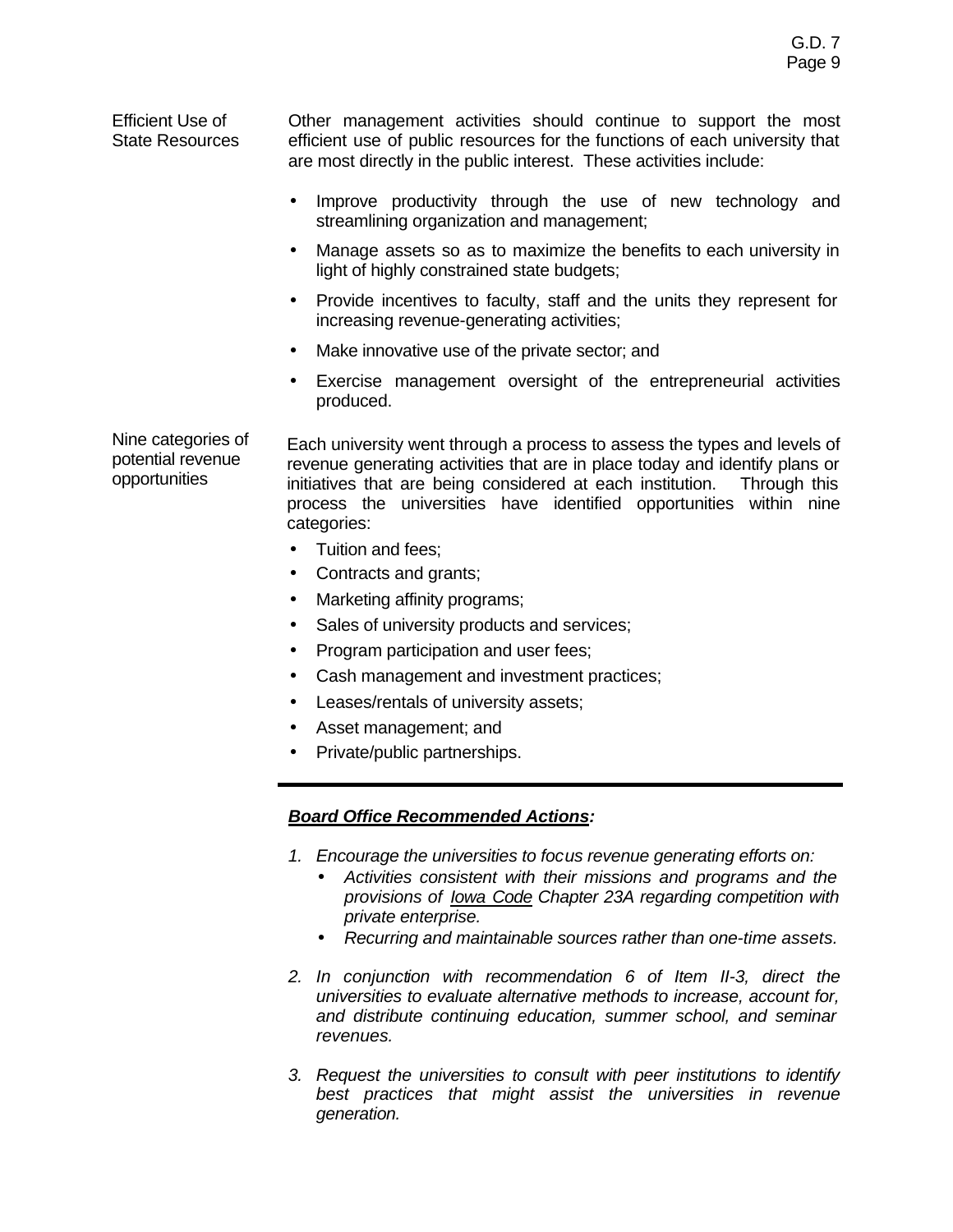A copy of the complete reports prepared by the three universities on MGT Recommendation II-4 is attached as **Exhibit D**.

#### **MGT Recommendation II–6:**

Review Purchasing **The Board of Regents, working with institutional officials, should conduct a review of the purchasing policies and practices with the objective of reducing both the operational costs of purchasing activities and the prices paid for goods and services.** The review would include:

- **Purchasing policies, procedures, staffing, and costs on each** campus;
- **EXECT** Assessment of automated purchasing systems on each campus;
- **Interviews with selected vendors regarding ways to further** reduce prices charged to the institutions;
- ß Current and potential cooperative purchasing arrangements;
- **Buying patterns and schedules; and**
- ß Shipping/receiving procedures and costs.

### **Project Activities and Conclusions:**

A Board Office Project Since the Board received the organizational review Phase I report in January 2002, the Board Office and institutional representatives worked with MGT representatives to develop a work plan to address this recommendation. At the same time, the Board Office and the Regent institutions continued collaborative efforts to revise the purchasing section of the Regent Policy Manual.

Seven activities The work plan consisted of seven major activities:

in work plan

- 1. Document policies, practices and administrative systems related to the purchasing function at each university.
- 2. Obtain assessment from users of purchasing function including things such as surveys, focus groups, and interviews.
- 3. Identify best practices elsewhere.
- 4. In coordination with work on MGT Recommendation II-2 Review Approval Thresholds, assess appropriateness of current bid level requirements on commodities and capital outlay.
- 5. Explore costs and benefits associated with greater utilization of group purchasing consortia.
- 6. Determine opportunities for more efficient operation of central receiving function.
- 7. Make recommendations based on findings to update the Regent Policy Manual and Iowa Administrative Code.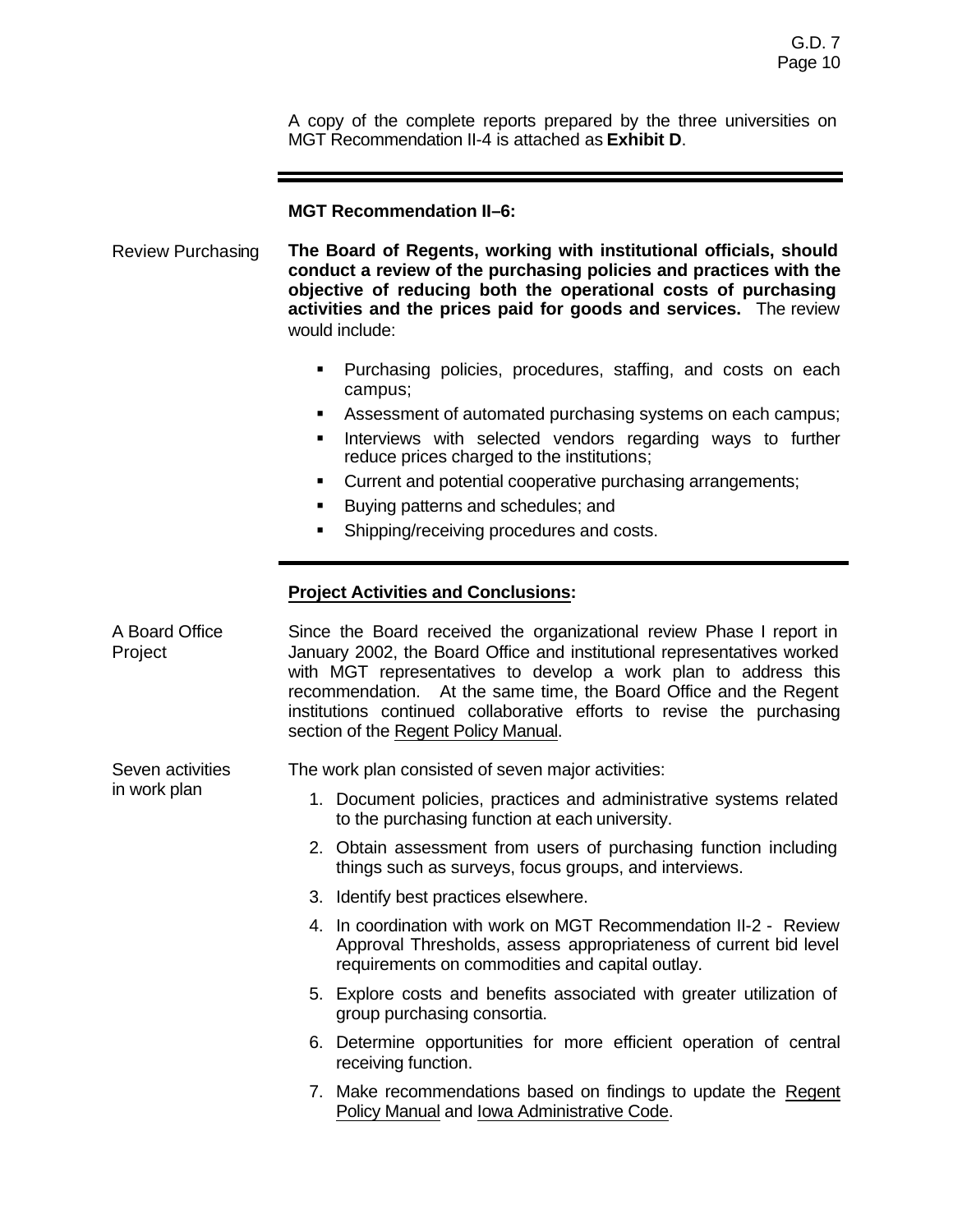Seven steps are complete The seven steps are basically complete. The Board approved the Regent Policy Manual changes for purchasing at its July 2002 meeting. These changes should aid in reducing operational costs of purchasing activities.

> As noted in the original MGT presentation, the purchasing organizations at the Regent institutions have many innovative practices in place and are encouraged to continue these efforts. It is these innovative practices that enable the Regent institutions to reduce the operational costs of purchasing activities as well as the prices paid for goods and services.

Two recent cooperative initiatives are highlighted:

Example #1 United Parcel Service (UPS) Shared Pricing Agreement - While each of the Regent universities have had contracts with UPS, a Regent-wide contract was recently signed that is based on the combined institutional volume resulting in even greater discounts. This contract, which includes all three universities, the Special Schools and the Board Office, provides significant discounts.

> This contract will be used for both outbound and inbound shipping. For inbound shipping, if a Regent institution orders a product, the institution can provide the shipper number and receive the discounted Regent contract rate for shipping rather than the potentially higher vendor shipping rate.

Example #2 SUI/UNI Mail Services Agreement - The University of Iowa (SUI) and the University of Northern Iowa (UNI) have recently entered into an agreement where SUI provides mailing services for UNI.

> UNI's mail manager retired and the University of Northern Iowa was considering outsourcing the mail services. SUI has similar mailings and uses the same software as UNI. The two universities seized an opportunity. SUI will handle mailing service for UNI at a lower cost. UNI will realize savings in salaries, equipment, and postage.

> The inter-institutional agreement will result in savings for UNI of more than \$100,000 per year. At the same time, SUI will be generating additional revenue which will be used to reduce overhead costs.

### *Board Office Recommended Actions:*

- *1. Changes to the purchasing section of the Regent Policy Manual were previously completed by Board action on July 18, 2002.*
- *2. Encourage the Regent institutions to continue to look for opportunities to reduce costs and increase cooperative efforts including Regent-wide purchasing contracts such as those identified above.*
- 3. Request that reports on progress in achieving increased cooperative efforts be included in the annual governance report on Purchasing.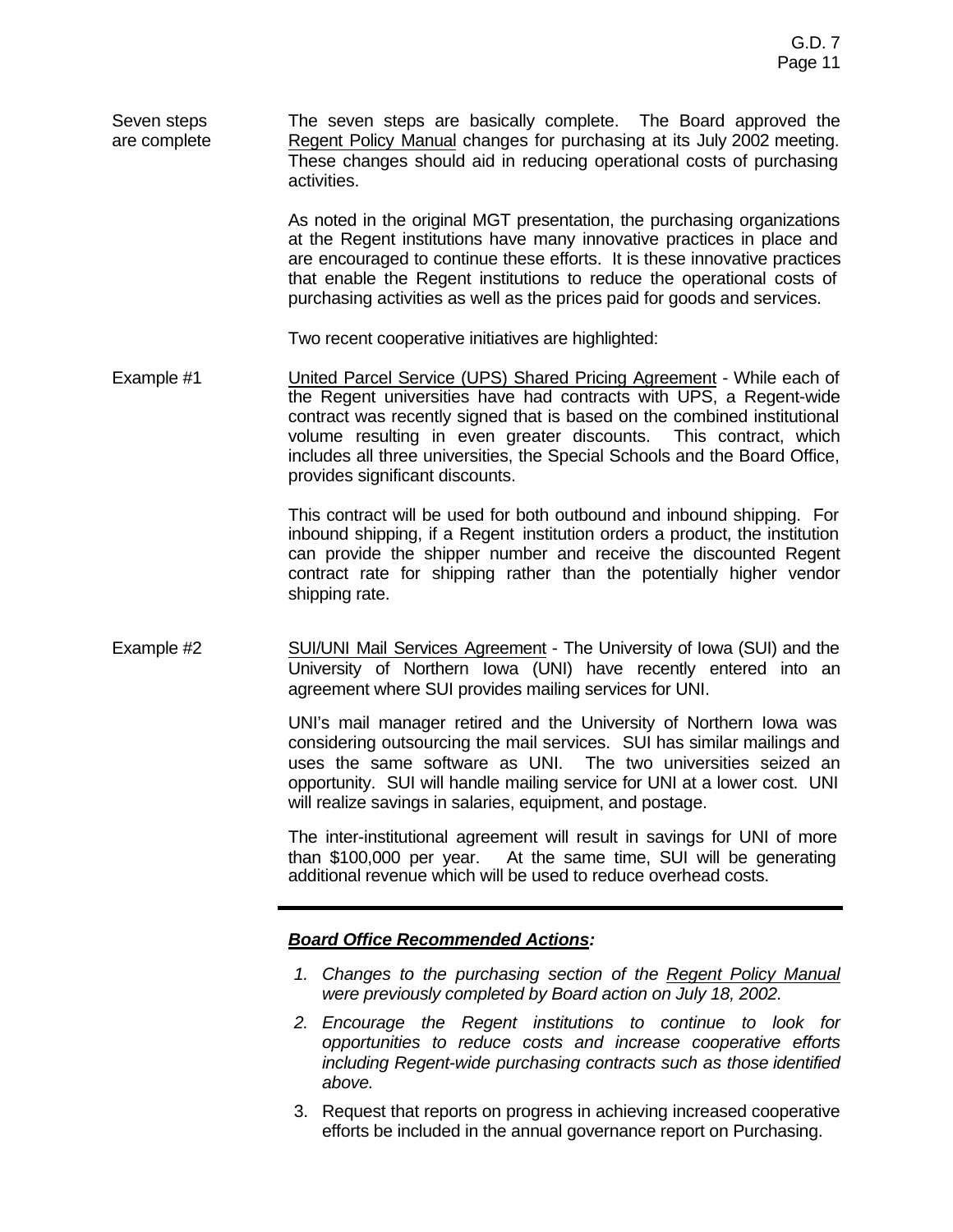A copy of the complete report prepared by the Board Office on MGT Recommendation II-6 is attached as **Exhibit E**.

#### **MGT Recommendation II–7:**

Review Reallocation Processes **The Board of Regents should review the processes and the results of the reallocation policy over the past five years.**

## **Project Activities and Conclusions:**

| An MGT of<br>America Project     | A Board of Regents' policy, which was adopted in May 1996 to become<br>effective in the 1996-97 fiscal year, directed that each institution should<br>reallocate 10% of its budget over the coming five-year period. As that<br>period drew to a close, the Board called for an evaluation of<br>implementation of the reallocation policy. As part of the current Phase II<br>organizational review, MGT conducted a series of interviews on<br>reallocation issues involving institutional staff, Board Office staff, and<br>several Regents. Based on these interviews, MGT determined that:                                                                                                                                                                          |
|----------------------------------|--------------------------------------------------------------------------------------------------------------------------------------------------------------------------------------------------------------------------------------------------------------------------------------------------------------------------------------------------------------------------------------------------------------------------------------------------------------------------------------------------------------------------------------------------------------------------------------------------------------------------------------------------------------------------------------------------------------------------------------------------------------------------|
|                                  | Institutional officials believe they have complied with the original<br>$\blacksquare$<br>intent of the reallocation program, but admit they received little<br>specific guidance in 1997 about what was expected by the Board.<br>Instead, the understanding of the policy can better be understood as<br>an evolutionary process as all parties gain experience with<br>reallocation practices.                                                                                                                                                                                                                                                                                                                                                                        |
|                                  | Individual Regents and Board Office staff are not convinced that the<br>$\blacksquare$<br>types of reallocations taking place are fully achieving their original<br>intent of strategically redirecting resources on an institution-wide<br>basis to build excellence or to be proactive in engaging new<br>opportunities.                                                                                                                                                                                                                                                                                                                                                                                                                                               |
| Issue not clearly<br>articulated | The basic issue is that the concept of reallocation, as intended by the<br>Regents in 1996, has never been carefully articulated.                                                                                                                                                                                                                                                                                                                                                                                                                                                                                                                                                                                                                                        |
|                                  | All parties agree that the broad intent of the 1996 reallocation policy was<br>to ensure that a small but steady stream of resources be available each<br>year for each institution to pursue strategic initiatives. The reallocation<br>policy was seen as one vehicle for underscoring the importance that the<br>Regents placed on strategic planning. A second point of agreement is<br>that the institutions have exceeded the ten-percent target that the policy<br>established. In practice, the target was translated as a series of annual<br>two-percent targets for each of the five years. Overall, in excess of \$120<br>million, or nearly 15% of base budgets, was reallocated during the initial<br>five-year period according to institutional reports. |
| Three issues<br>identified       | Based on our interviews, we find that there are at least three interrelated<br>issues surrounding the reallocation policy that would benefit from further<br>clarification:                                                                                                                                                                                                                                                                                                                                                                                                                                                                                                                                                                                              |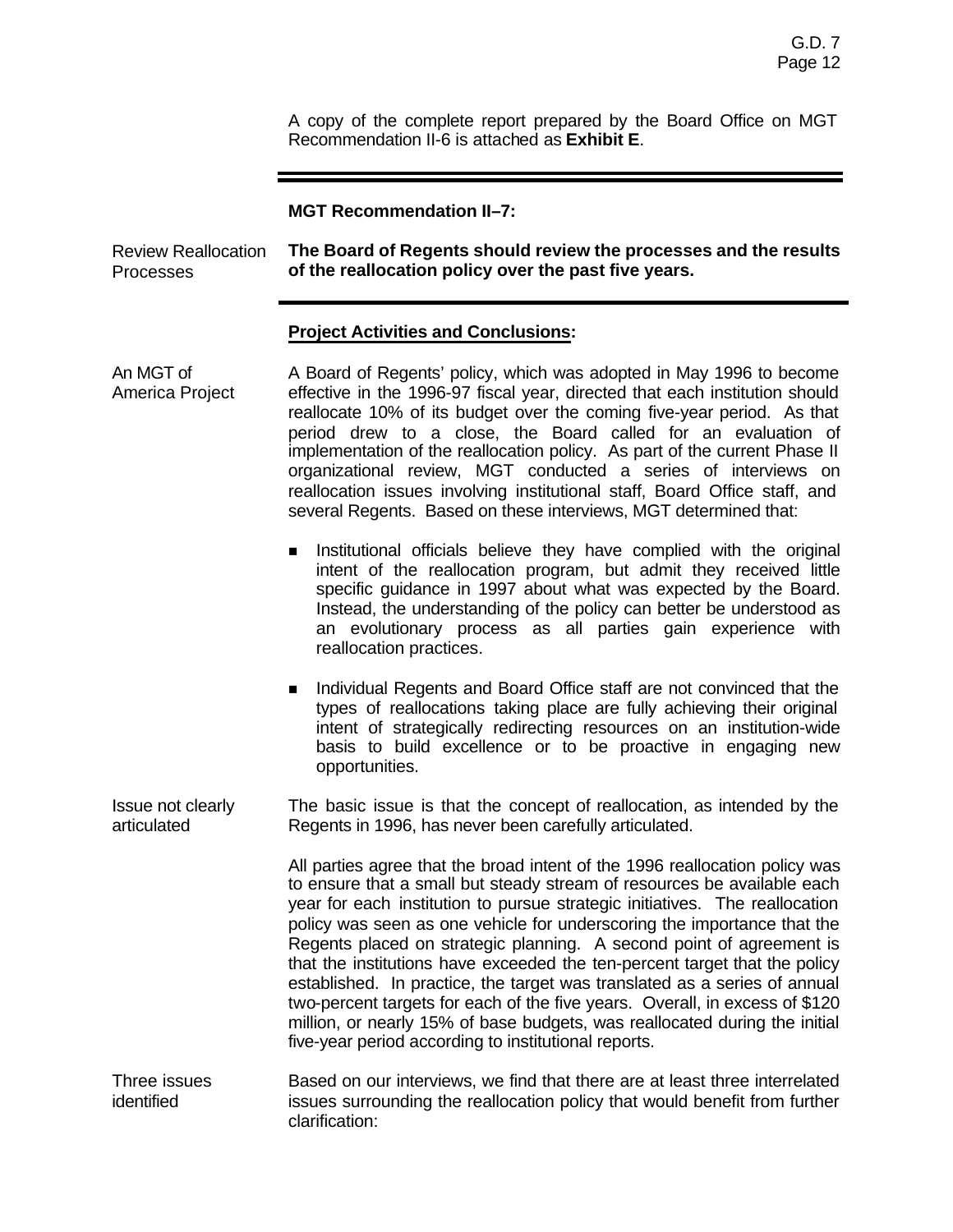- n *Who within the institutions should make reallocation decisions?* In conversations with individual Regents, some expressed the belief that decisions about reallocations should be determined by the president, or at least the provost, since decision-makers at the highest level of the institution should be involved to ensure that the freed-up resources were targeted at institutional strategic priorities. On the other hand, campus leaders have tended to delegate responsibility for reallocation to unit-level managers (e.g., deans). Their rationale is that a more decentralized approach will lead to more buy-in and acceptance of the strategic initiatives.
- *How should the pool of reallocation dollars be created?* Not only is there a divergence of opinion about who should make reallocation decisions, there also may be differing views on how the pool of reallocation dollars should be created. The most common source of reallocation funds at the Regent universities has been from *position turnover*. Institutions in other states have taken a more aggressive posture towards reallocation. In some instances, there has been an *across-the-board assessment* to create a pool of funds to be reallocated centrally. Other institutions have made *targeted reductions,* such as merging departments or closing a program or site to create funds to reallocate.
- n *What types of actions constitute a reallocation?* Reallocation practices at each university are embedded in the overall allocation process. Given the multiple revenue streams and multiple demands for increased spending, the question of what constitutes a reallocation – as contrasted to allocations of new monies -- is difficult to answer. Several examples of what have been proposed as reallocations highlight the range of actions that might be considered as reallocations.
	- Changing the traditional teaching assignment of a current faculty member when the new assignment is tied to a strategic goal.
	- Replacement of a departing faculty member with another individual in the same department who has a different teaching and research interest that is more aligned with strategic directions.
	- A major reorganization, such as when the functions and resources of an administrative unit are transferred across vice presidents.
	- Creation of a new faculty position to respond to enrollment growth.
	- Establishment of a new program to address a strategic opportunity.

Based on its analysis of the issues surrounding the current reallocation policy, MGT suggested that the Board of Regents should take the following action(s):

MGT recommendations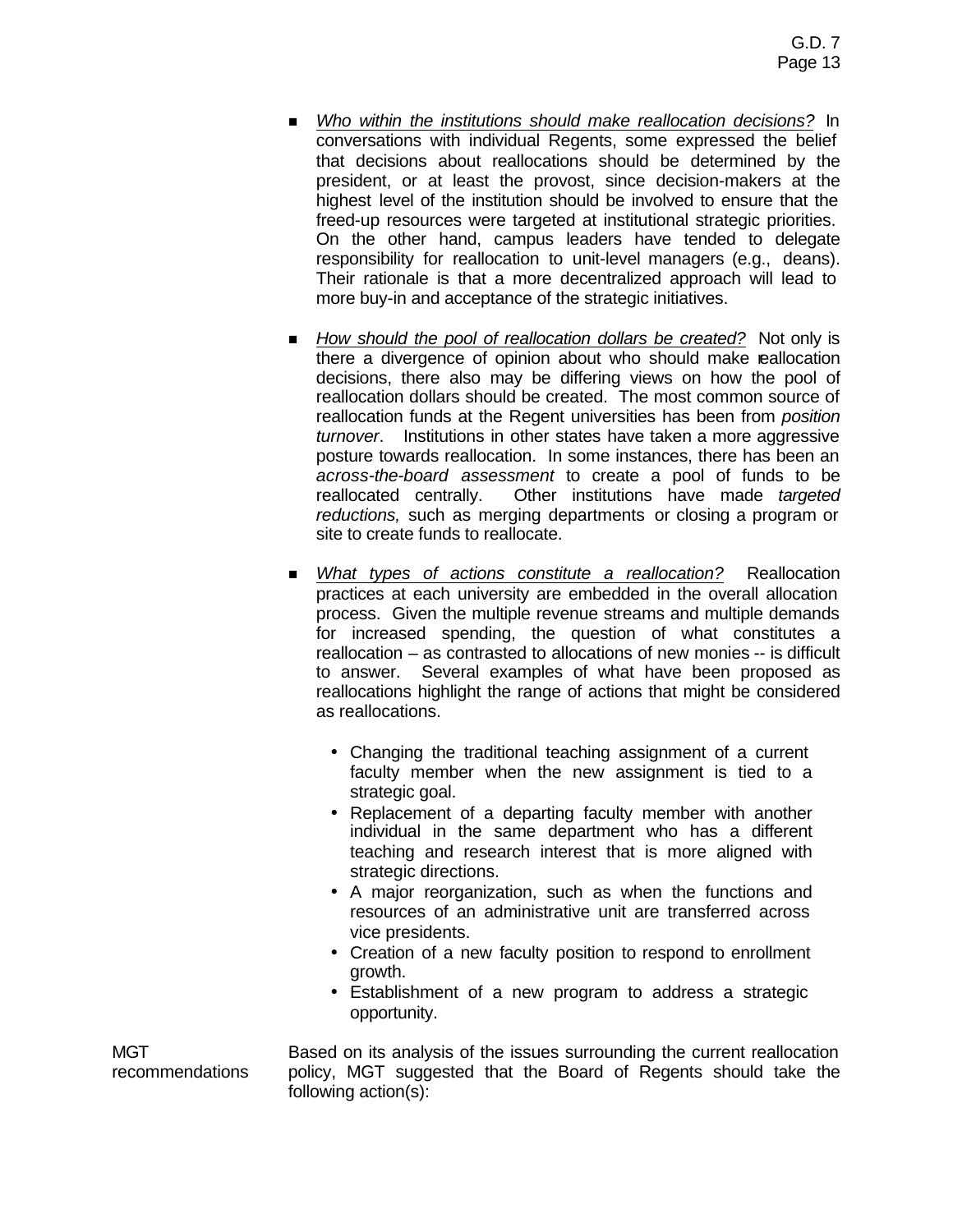1) **Determine whether to reaffirm the need for a reallocation policy***.* The current policy was enacted to have a five-year life. Since this period has now expired, the initial question facing the Board is whether some type of reallocation policy needs to be continued. A factor to consider in deciding whether to reaffirm the need for a reallocation policy is the cumulative impact of the many planned and unplanned reallocations that have been necessary during the past year in responding to the shortfall in state appropriations.

If the Board reaffirms the need for a reallocation policy, MGT proposed two additional actions.

- 2) **Develop a clear definition of what types of reallocation activity are expected.** In order for the Board to communicate effectively with institutional and Board Office staff about its intent for any new reallocation policy, we believe the Board needs to discuss the three issues (who, how and what) that were described in the preceding section.
- 3) **Design a reporting system that permits the institutions to demonstrate progress toward achieving the Board's goals.** Once the Board of Regents has fully clarified its goals for an ongoing reallocation policy, the Board Office staff should modify the existing governance reports related to reallocation to reflect policy clarifications.

# *Board Office Recommended Actions:*

- *1. The Board reaffirm the need for a reallocation policy for the next five years.*
- *2. Request that the Board Office, working with the institutions, develop a clear definition of types of reallocation expenditures and design a reporting system to demonstrate progress toward achieving the Board's goals.*

A copy of the complete report prepared by MGT of America, Inc., is attached as **Exhibit F**.

**MGT Recommendation II–10**:

Study Selected **Statutes The Board of Regents should, after further study, propose modifications to state statutes and other policies to achieve efficiencies through the following authorizations**.

Project not **Complete** *This project is not yet completed and will be reported to the Board in October.*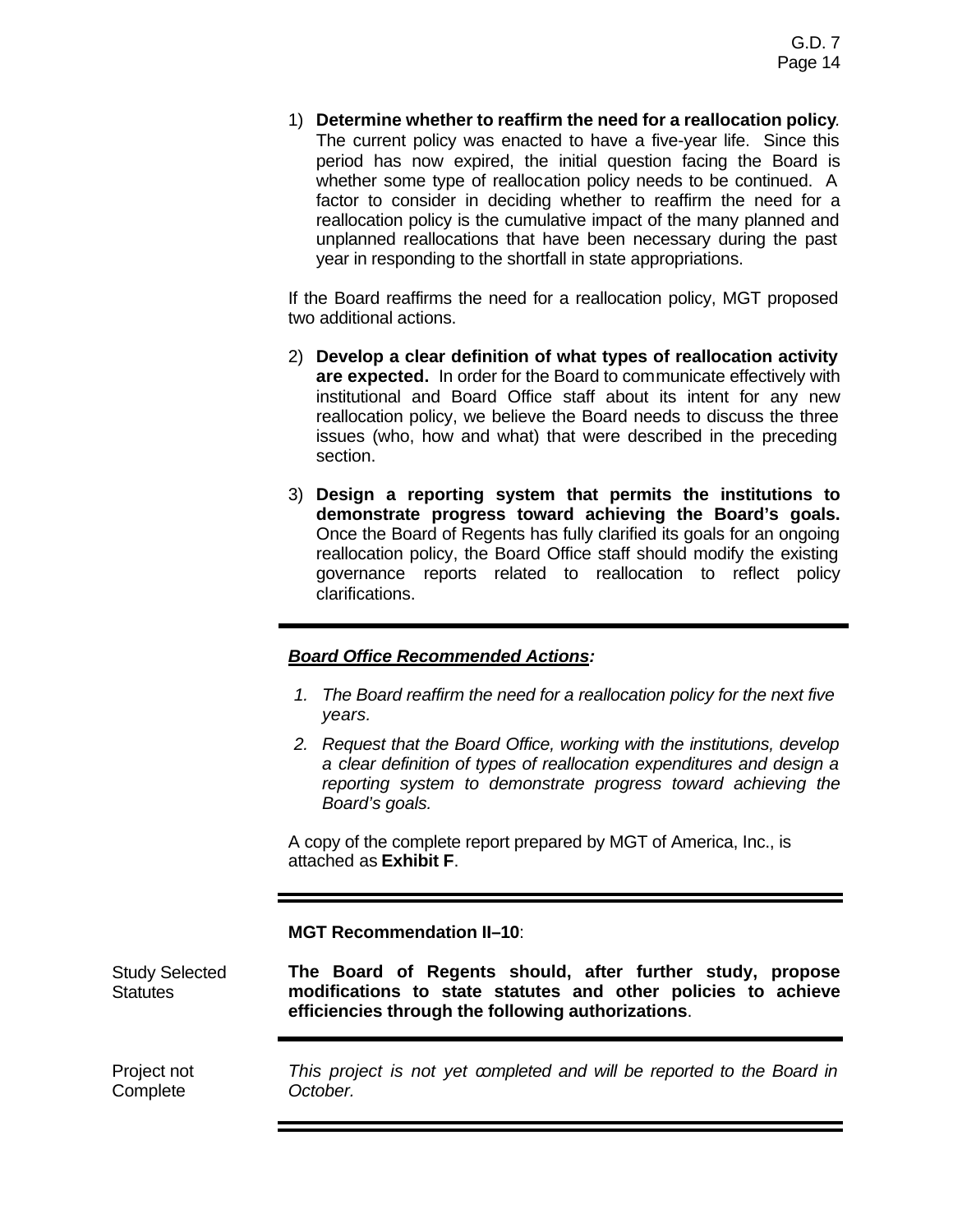**MGT Recommendation II–11:**

Review **Governance** Reports

**The Board of Regents should review its governance reporting requirements with the objective of streamlining the reporting requirements while maintaining an adequate accountability system.**

# **Project Activities and Conclusions:**

An MGT America project In 1996-97, MGT conducted a review of selected governance and administrative functions of the Board of Regents. In its January 1997 report to the Board, MGT reported that Board members as well as officials and staff in the governor's office and legislature stated that they found the governance reports helpful in keeping abreast of the operations of the institutions. Further, officials in the governor's office and legislature stated that the fact that the Board receives and monitors the extensive array of reports adds to their confidence in the overall governance and management of the institutions. This 1997 finding that Board members and staff officials place a high value on the reports was tempered by other findings that opportunities exist for reducing the number of reports. After the 1997 recommendations, considerable effort took place to streamline and focus the governance reporting process. Even with such progress, a recommendation from Phase I was that a new review was now needed.

Three-step process The Phase II review of governance reporting entailed three distinct information collection and analysis approaches:

- n A review of individual reports submitted to the Board over the past several years;
- **n** Interviews with selected Board Office staff and university officials who are responsible for developing the reports; and
- A survey of all Board Office and university staff members who are involved in developing and/or reviewing report submissions.
- Survey The review of individual reports was an attempt to develop a broad analytic overview of the magnitude and scope of the governance reports. The staff interviews were intended to provide an introduction to the range of issues to be examined, as perceived by personnel who are actively involved in the reporting process. Building on information gained through the interviews, a survey instrument was created that focused on priority concerns, especially the amount of effort required relative to the perceived value of the reports and alternative actions that might be taken to enhance each governance report.

The overall purpose of the Phase II review of governance reports was to develop recommendations for how to maintain or enhance the value of the current package of governance reports while reducing the time and cost required to prepare the reports. The focus was on identifying individual reports that no longer appear to satisfactorily serve the needs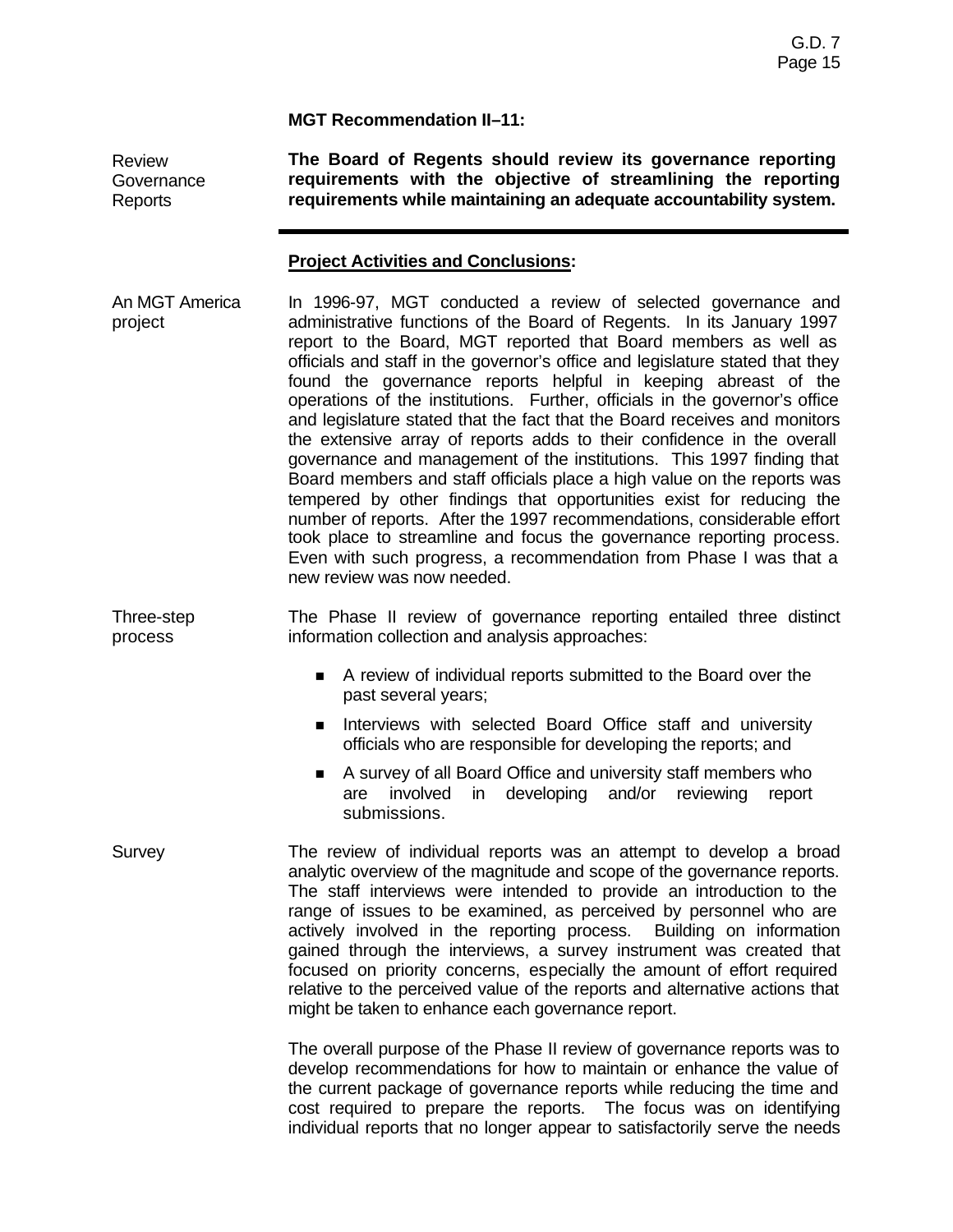of the Regents. The Regents can pursue a number of different strategies to achieve this objective. Categories of potential strategies, in descending order of payback, include:

Categories of potential strategies

- Eliminate a report
- Combine a report with another report
- Condense a report
- Refocus a report
- Submit a report less frequently

In many cases, of course, the appropriate strategy will be to make no changes where the value-cost ratio for a report is already satisfactory.

Individualized changes needed The major challenge in analyzing and/or taking action to improve the governance reports comes from the sheer number and diversity of the reports. No single across-the-board action is likely to have the desired payoff. Instead, benefits will come from making individualized changes to each report on a "target list" of problematic reports. Analyses undertaken during Phase II developed such a "target list" of reports that appear to be the most problematic and have some combination of:

- $\blacksquare$  Relatively high cost to produce
- Relatively low perceived value to the Regents and/or other stakeholders
- An unacceptably low value-to-cost ratio
- n A relatively high incidence of recommendations for change from staff.

The report provides a list of those current governance reports that meet one or more of the trigger points listed above. See **Exhibit G**.

Four-step process proposed

The ultimate judge of whether the value of a report justifies its cost, of course, is the Board itself. Therefore, MGT proposed a four-step process for streamlining the governance reports that starts – and ends – with action by the Regents:

*Step 1: Confirm or Amend the Short List of Reports.* The Board of Regents should review the list presented in **Exhibit G** and confirm that the identified reports are priorities for a more detailed review.

*Step 2: Evaluate Specific Shortcomings of Each Selected Report.* Once the short list of reports has been confirmed, the Board Office staff member who is currently designated as the coordinator for each identified report should be charged with undertaking a detailed review in consultation with appropriate institutional staff. In particular, the review should be structured to address the findings summarized in the report (e.g., high cost, low value, etc.).

*Step 3: Propose Specific Changes to Each Selected Report.* Based on a more in-depth analysis of the identified reports, specific changes should be recommended by the report coordinator. In particular, the proposed change should yield the highest feasible payoff from the list of potential changes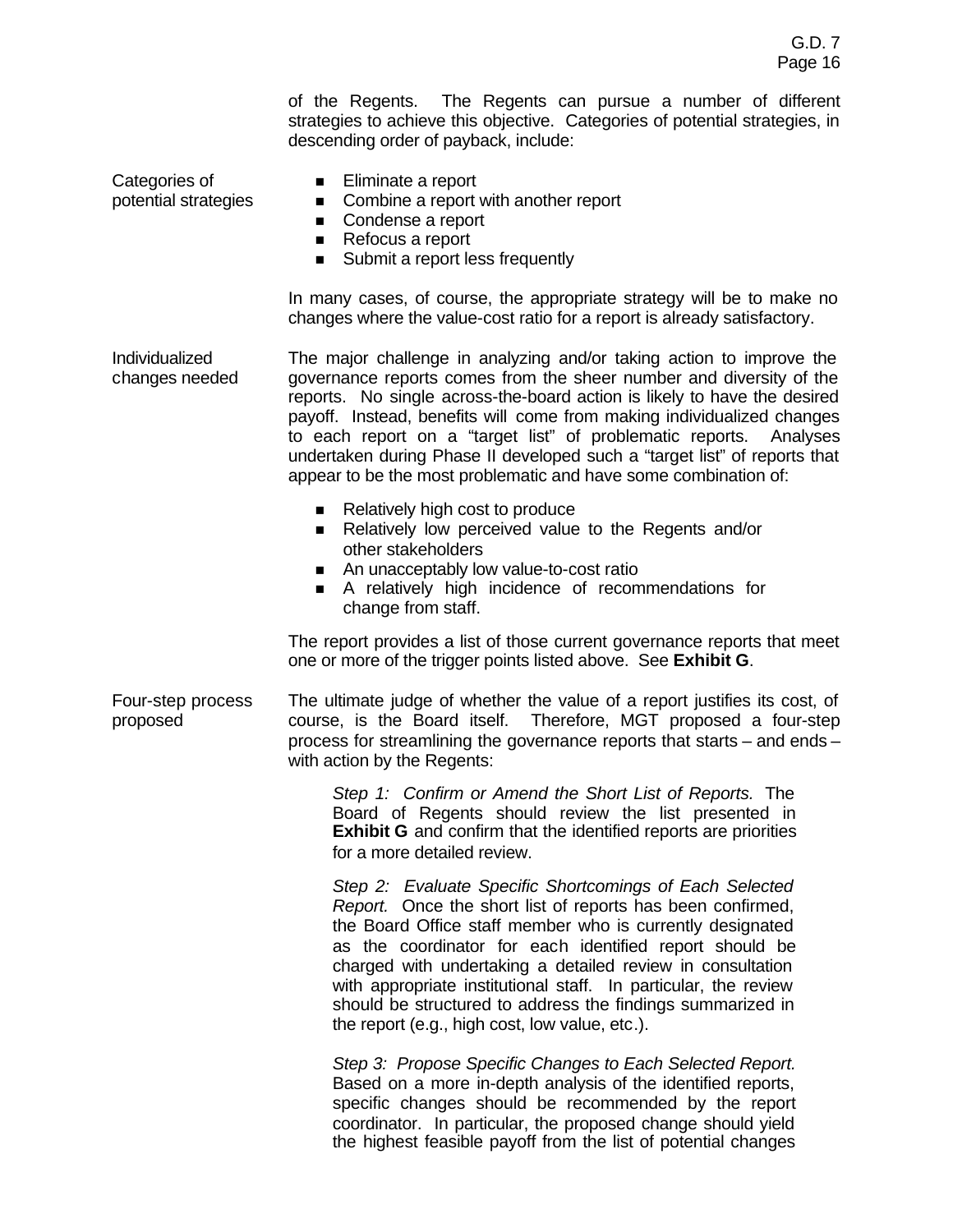described above. That is, the first consideration should be given to report elimination, then to combination with other reports, etc.

*Step 4: Adopt Recommended Changes.* The Board of Regents should review the proposed specific changes and adopt the proposal for each report as it deems appropriate.

While implementation of the above steps will lead to immediate improvements in the system of governance reports, history has shown a natural tendency for the priorities for information to change over time and the cost and effort to produce reports to escalate. Therefore, MGT offered suggestions for maintaining the effectiveness and efficiency of the governance reporting process.

### *Board Office Recommended Action:*

- *1. Approve a modified version of MGT's four-step review process for the Board of Regents governance reports noted in "Exhibit 5-1" in Exhibit G (page 159) as the first step in periodically reviewing all the governance reports.*
- *2. Consider the development of a MIS system or data storage system to be phased-in over a period of time.*

A copy of the complete report prepared by MGT of America, Inc., on MGT Recommendation II-11 is attached as **Exhibit G**.

# **Recommendations for Phase III**

As originally envisioned, Phase III was to encompass those projects that were of an extended duration and a somewhat lower priority. Since these projects were identified by MGT and approved by the Board of Regents, the institutions were forced to undergo unprecedented budget reductions and under-funding of obligations. These drastic cuts have forced the institutions to prioritize and make a series of cutbacks and economies consistent with institutional and Board priorities as reflected in the strategic plans of the institutions and the Board. As a result of the magnitude of the FY 2002 and FY 2003 reductions and the potential for additional reductions, the Board Office and the institutions, with comments from MGT, have reviewed the proposed five Phase III projects. All the Phase III projects have merit and would have been worthy of study, had the budget reductions and the subsequent actions of the institutions to reduce expenditures not taken place. A review of the Phase III projects by the Board Office indicates that of the five Phase III projects, two should be undertaken, one of these by internal auditors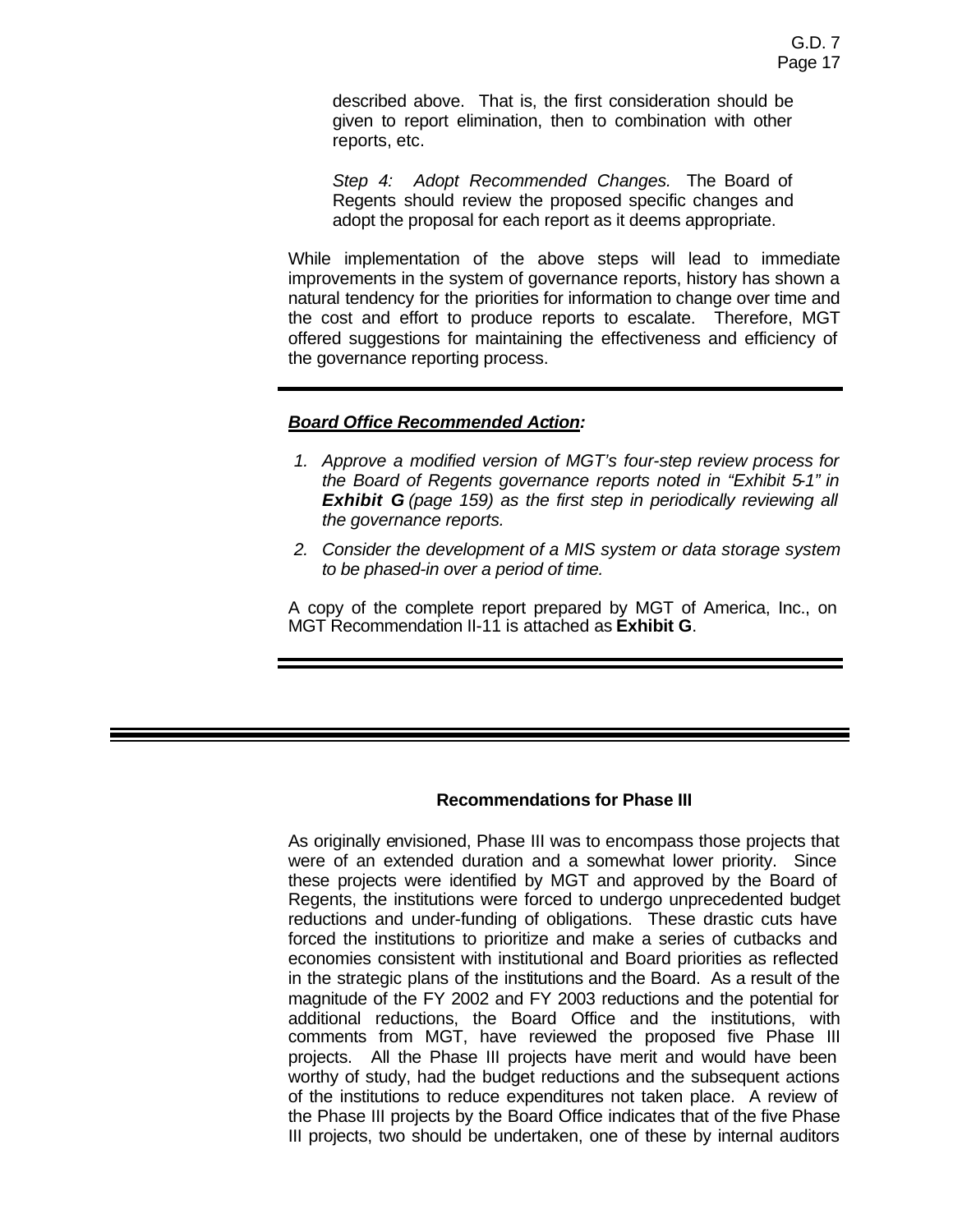(III-3), and one by a specially-created study group for Iowa Braille and Sight Saving School only (III-5) as noted below.

**Recommendations – Phase III:** The five (5) MGT Phase III recommendations and the proposed actions are as follows:

**MGT Recommendation III–1:**

Examine Models for Assessing Space **Needs The Board of Regents should examine criteria and models for assessing the total facility space needs and the level of classroom and laboratory utilization and for guiding the design of new and renovated buildings. This objective system should then be used as a guideline to assess the facility needs and utilization of each campus.**

#### *MGT's Comments:*

Capital spending puts stress on open budgets *This recommendation might appear to relate only to capital spending rather than operating expenditures, but the continuing development of new space places great stress on the operations and maintenance budgets of the universities (e.g., increased custodial and utility expense). You will recall that our Phase I analysis suggested that the universities are already overbuilt when compared with national norms. The absence of the recommended criteria, which were to be developed in Phase III, will continue the status quo and leave the Regents with no reference point to review proposals for new buildings. Ultimately, the absence of criteria will likely result in further diversions of operating funds to support only marginally needed facilities.*

*Board Office Comments:*

Costs outweigh benefits *It appears that the costs of this project would outweigh the benefits. The institutions and the Board currently set priorities on a campus-bycampus basis through a long-term planning process (five-year capital plan and annual capital improvement plans). By the time these projects get to be a top priority in the upcoming year (such as the Art Building at SUI), they are really several years overdue. Implementing a set model for assessing total facility space needs seems more appropriate when money is no object and staff have extra time on their hands.*

### **Board Office Recommendation:**

Do not proceed with this project at this time.

**MGT Recommendation III–2:**

Review Deferred **Maintenance** Process **The Board of Regents should review the process used to determine deferred maintenance needs of the institutions and assess the full needs of the institutions in deferred maintenance funds.**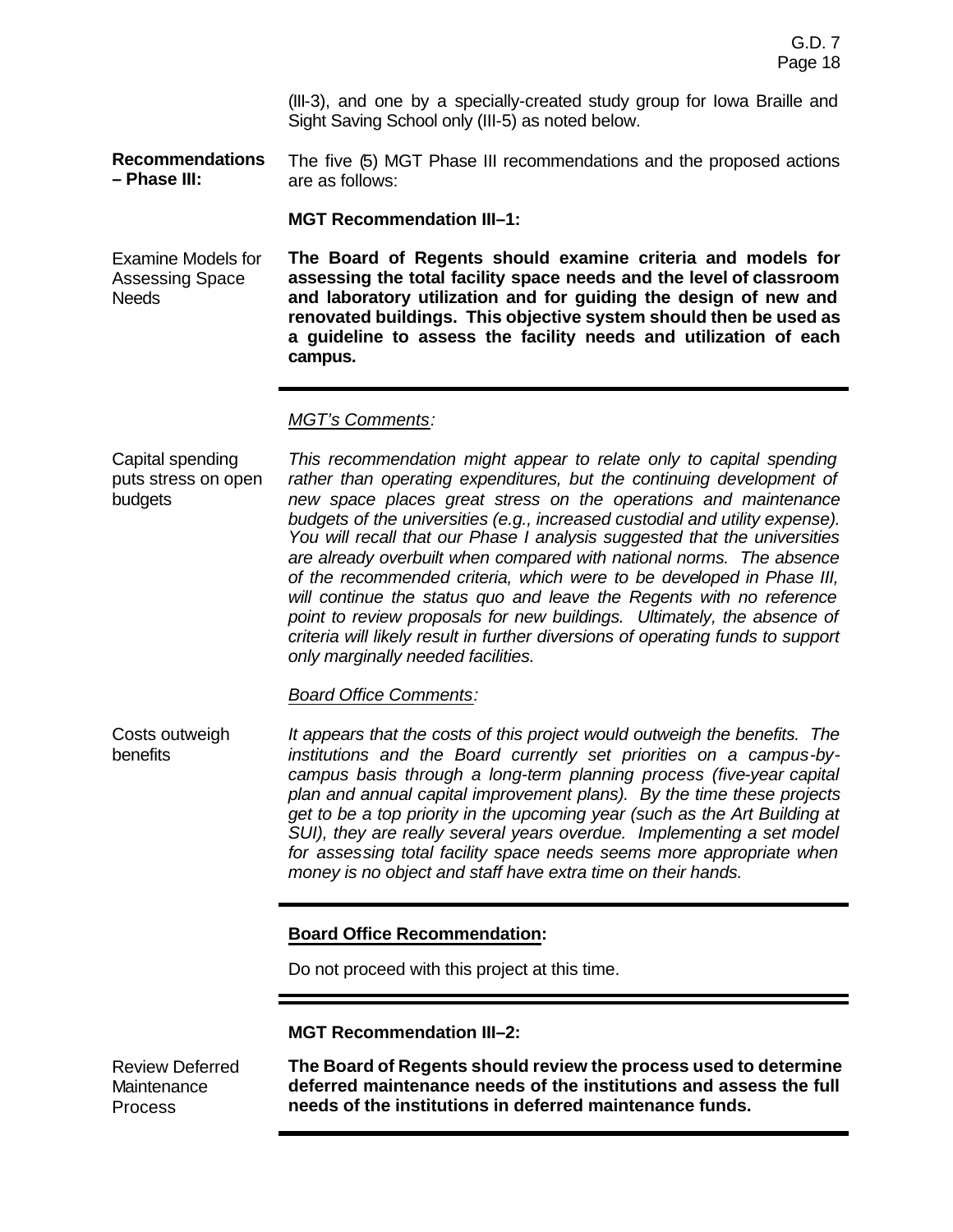### *MGT's Comments*

Refined approach to planning for deferred maintenance needed

*Spending any funds that become available for deferred maintenance on the highest priority projects becomes crucial during a time of budget constraint. In the unfortunate situations where needed maintenance is deferred too long, universities can face the need for repairs on an emergency basis, when costs are often the highest. We believe that a refined approach to planning for deferred maintenance will help to avoid the need for emergency spending on repairs. (Interestingly, without the facilities need and utilization criteria we proposed in Phase III-1 noted above, there is the likelihood that scarce resources available to address deferred maintenance may be allocated to refurbish buildings which themselves are not even needed.)*

#### *Board Office Comments:*

Budget reductions make further actions unreasonable at this time

*The Regent institutions do have methods for determining deferred maintenance needs and prioritizing those needs. It is our understanding that this project would try to standardize that process. Given the drastic cut in state appropriations over the last two years, it is the building repair budgets that will be suffering significant reductions – much below the national norm for maintenance of facilities. The FY 2003 building repair budgets will only be addressing emergency/life safety needs at the institutions. It is expected that the deferred maintenance needs will go much higher over the next couple of years because of this. Standardizing deferred maintenance assessment at this time would seem to be an unnecessary expenditure without a reasonable return on investment.*

### **Board Office Recommendation:**

Do not proceed with this project at this time.

**MGT Recommendation III–3**:

Undertake Re-engineering **Study** 

**Each university should prioritize and continue to undertake, when appropriate, re-engineering studies of institutional administrative and support services with the objective of reducing operating costs by eliminating unnecessary and duplicative work tasks, eliminating bottlenecks, and improving automated systems, where cost effective, and report actions taken to the Board of Regents.**

### *MGT's Comments:*

Greatest potential for reduction in expenditures

*MGT's clients frequently find the opportunity to reduce spending by 20% or more on units whose routine administrative processes are reengineered. Of all the recommendations that we made in Phase I, we believe that this one has the greatest potential for immediate reduction in expenditures. We find that properly redesigned processes not only are less expensive to maintain, but also deliver performance superior to the systems they replaced.*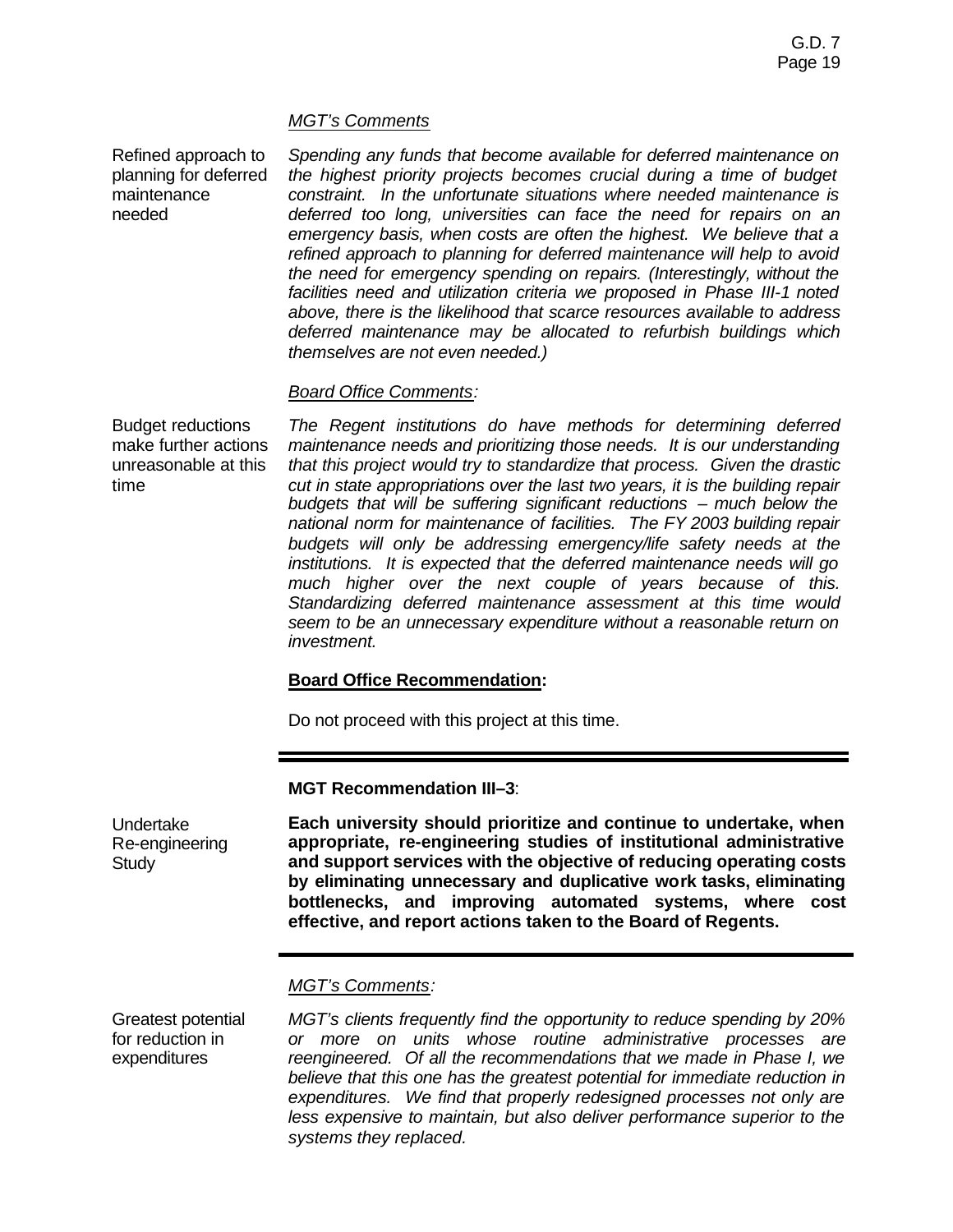#### *Board Office Comments:*

Institutions have re-engineered further studies – may produce unrealizable targets

*The recommended approach involved compiling reports related to past re-engineering efforts and would be extremely labor intensive for the institutions. This is especially of concern given the significant budget reductions in recent years and limited resources available to perform the suggested committee work. With the continued increase in enrollments, it is the administrative units that are hardest hit from the budget cuts. An intensive re-engineering study may produce unrealizable targets in the current fiscal environment. Also, over the last six years, the universities have been revising and re-engineering administrative processes on an ongoing basis as time and resources have permitted. New systems have been evaluated and implemented. While there is always room for improvement, trying to have institutional staff participate in this intense study while just trying to get the job done with less staff may not produce useable results.* 

# **Board Office Recommendation:**

That the internal auditors on the university campuses or other appropriate assigned personnel assist with reviews of administrative processes.

**MGT Recommendation III–4:**

Review **Enterprise** Funds

**Each of the Regent universities should conduct a critical review of both current enterprise funds and potential new enterprise funds. The evaluation of current funds should include: (1) a determination of whether to keep the fund, (2) a phased elimination of direct funding, (3) the introduction of competition from private businesses, and (4) a determination of whether savings could be achieved by outsourcing the operation.** The evaluation of potential enterprise funds should include the identification and assessment of other opportunities to establish such funds.

### *MGT's Comments:*

Ways of gaining additional revenues

*Our Phase I report described numerous opportunities where the Regent universities might follow the examples of institutions in other states and attract new and/or additional revenues from current operations. Gaining new revenue is usually a much less traumatic way of responding to a budget crisis than is cutting staff or otherwise reducing expenditures. The planned Phase III effort has the potential to help the universities build new revenue streams and rely less on increasingly uncertain state appropriations.*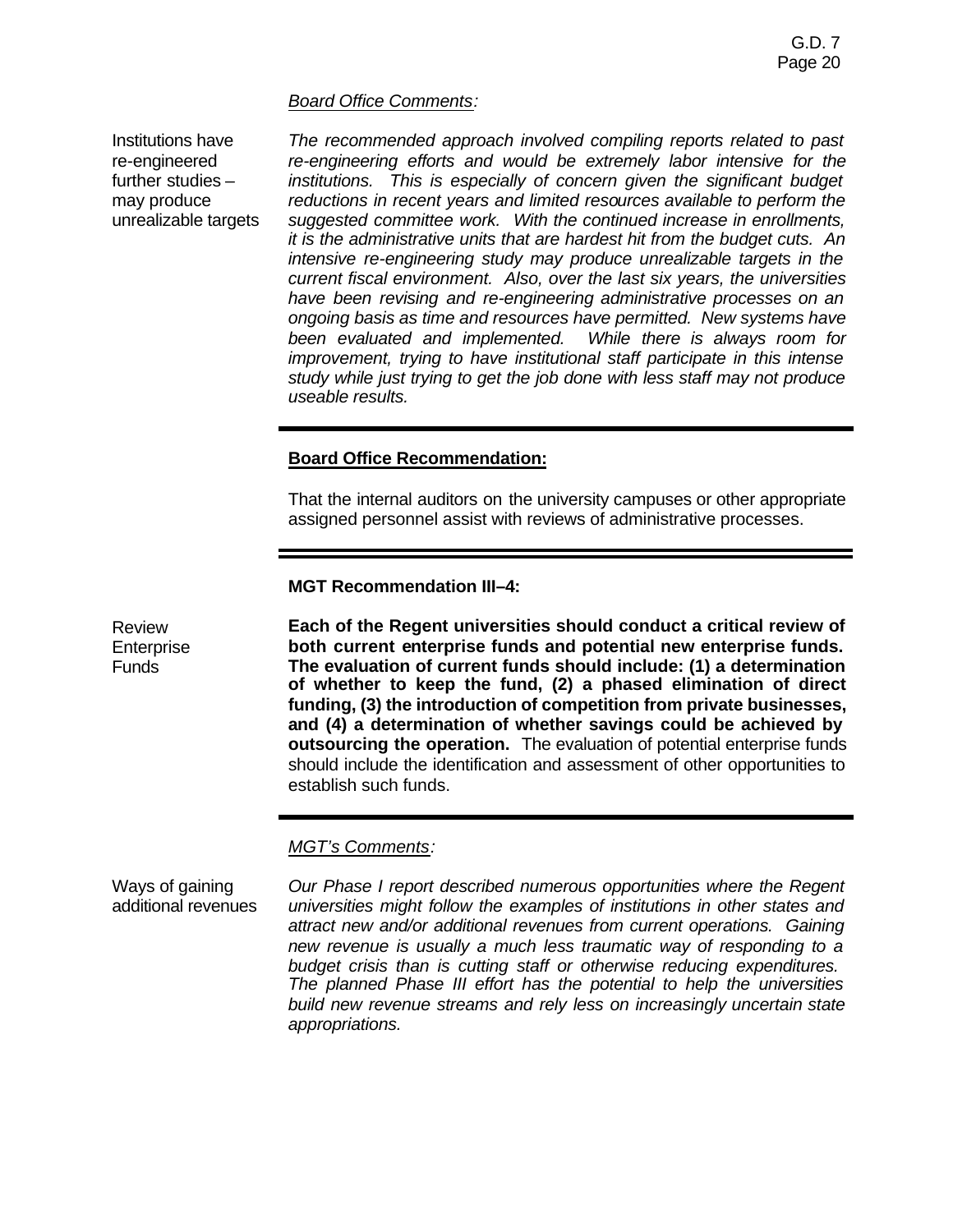## *Board Office Comments:*

Could be useful if more narrowly refined

Review

**IBSSS** 

**Administrative** Procedures at

Two areas to be

reviewed

*The original recommendation for this project was envisioned very broadly. If the scope of this item were more narrowly defined, we believe it could be useful. Again, the internal auditors could be assigned to review the functions on-campus and report to the Banking Committee on a routine basis.*

## **Board Office Recommendation:**

Assign internal auditors to periodically review the functions on-campus and report to the Banking Committee on a routine basis.

**MGT Recommendation III–5**:

**The Iowa Braille and Sight Saving School should conduct an indepth review of the administrative procedures and the roles and responsibilities of administrative and support staff to determine where effectiveness and efficiencies can be gained.**

## **Project Activities and Conclusions:**

A study recommended The Board Office, in consultation with Superintendent Thurman, has reviewed this recommendation and is recommending that a study be conducted. This study would be under the leadership of a consultant in consultation with appropriate employee groups and would involve a team of personnel/business representatives from Iowa State University or the University of Northern Iowa, as well as representatives from IBSSS and the Board Office. The study team will address the following topics:

- Are the Business and Personnel offices at IBSSS appropriately staffed for the functions they perform? Can any work/procedure be done by a university, resulting in savings for either office?
- If the two offices remain at IBSSS, how can technology improve the communication between them, e.g., shared databases, software applications, new hardware?

The School would provide the funds for the study (maximum \$3,000).

# *Board Office Comments:*

In reviewing the internal audit plans that will be presented to the Banking *Committee, the internal auditors believe that an annual internal review of Iowa Braille and Sight Saving School is too much. IBSSS receives a fullscale audit by the state auditors and miscellaneous reviews by the ISU auditor. They have already reviewed numerous administrative processes at IBSSS and have offered ways to improve the processes. Many administrative processes are handled through ISU. Consequently, the ISU internal auditors believe that IBSSS should not be reviewed except*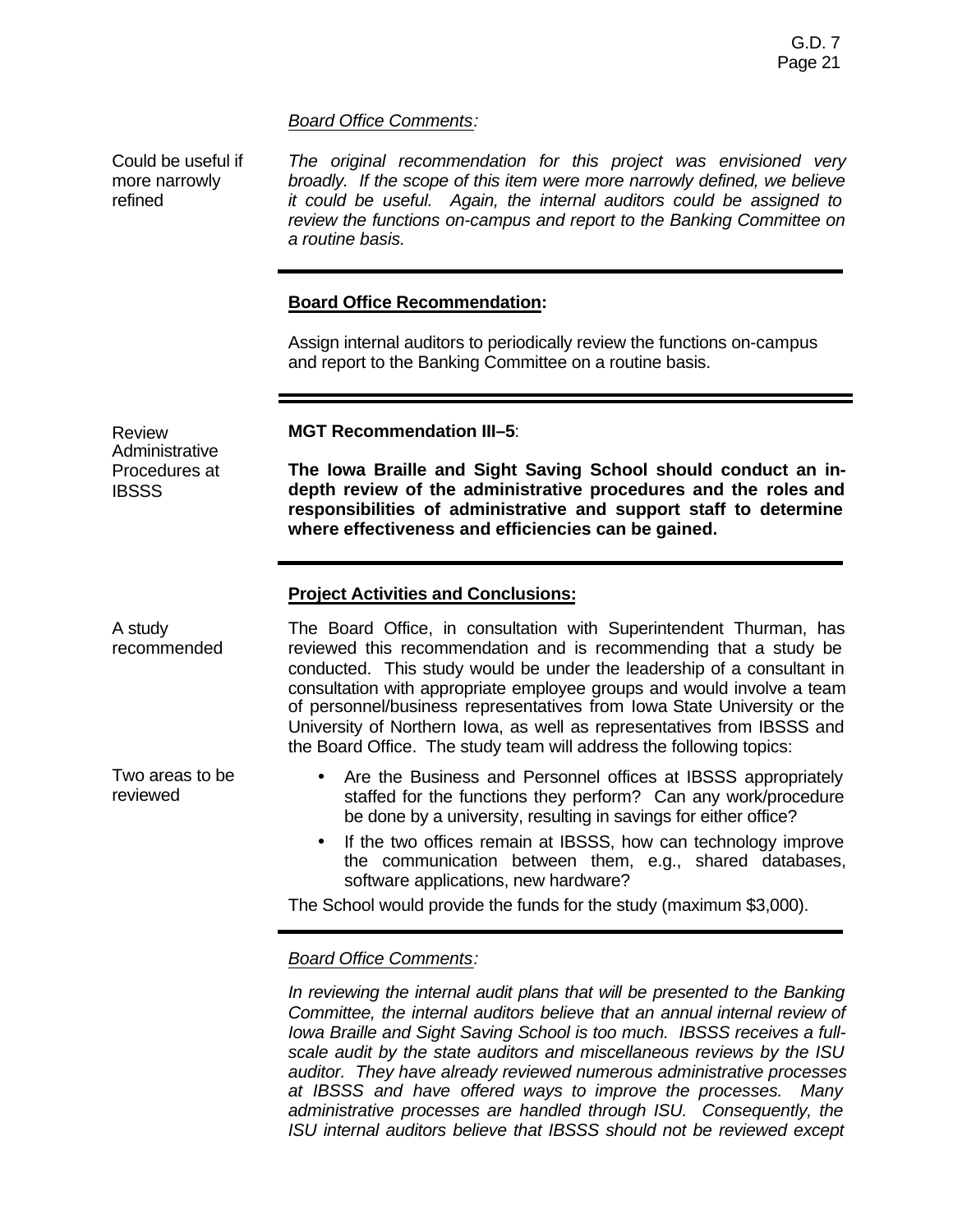*on a three-year rotating basis. We recommend that the internal auditors be assigned to review this recommendation, conduct the work for it, and report to the Banking Committee.*

## **Board Office Recommendation:**

Accept the proposal to undertake an in-depth review of select administrative process at Iowa Braille and Sight Saving School.

## **MGT Recommendation II–3, Part 2:**

Review Academic Delivery System

**The Board of Regents should prioritize and undertake a review of the instructional, research, and public service delivery systems at each university with the objective of streamlining the delivery systems and reallocating academic resources.** The review should include the following structures, policies, and procedures:

- ß Academic organizational structure and administrative costs;
- **Faculty productivity, including extra-curricular assignments;**
- Small enrollment programs:
- **EXECT** Low priority programs not essential to the core mission; and
- Outsourcing opportunities.

### **Project Activities and Conclusions:**

To be considered as part of Phase III.

### **Board Office Recommended Action:**

*The Regent universities, working with staff in the Board Office, should review the list of potentially duplicative courses identified in Phase II. Analysis should include comparisons of enrollments, time of day that each course is offered, and course syllabi. Recommendations should be made by May 2003.*

**Five (5) Phase II Projects Previously Approved by the Board**

**MGT Recommendation II–1**:

Review Meeting **Schedule The Board of Regents should review their current meeting schedule and agenda arrangements to determine if travel costs can be reduced and staff productivity increased while still enabling the Regents to fully execute their responsibilities.** In reducing the number of traditional meetings, the Regents should take advantage of appropriate alternative approval methods for time-sensitive matters. By strategically sequencing agenda topics, staff waiting time can be minimized, and more time will be available to attend to other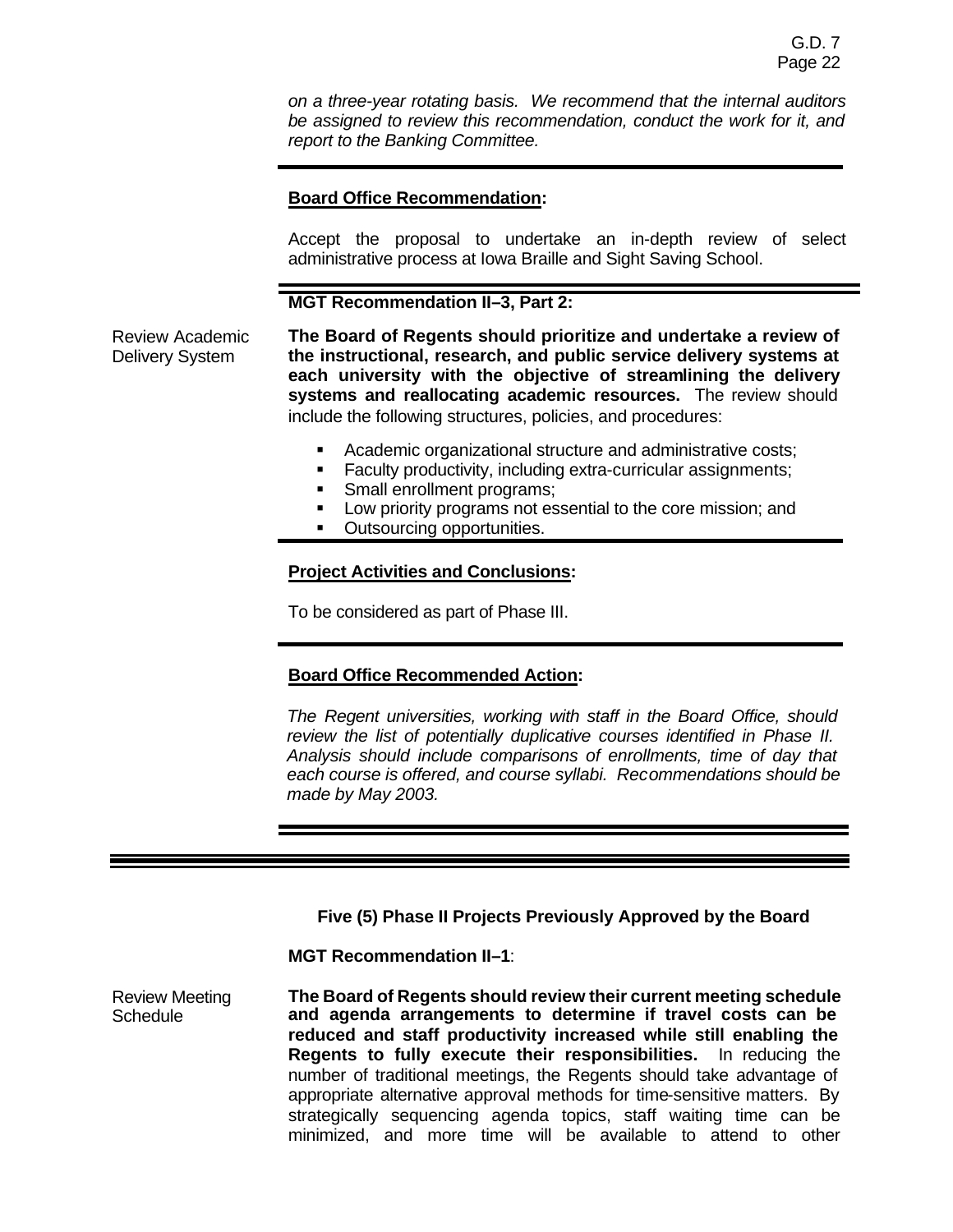assignments. Board staff should solicit suggestions from institutional personnel on how to accomplish this goal.

# *Board Office Recommended Action:*

*This project was previously completed by Board action on July 18, 2002.*

## **MGT Recommendation II–5:**

Evaluate Health Benefit Plans **The Board of Regents should conduct an evaluation of its health benefit plans for faculty and professional and scientific employees to learn of actions taken to manage costs and to determine appropriate action to control future cost increases.** 

# *Board Office Recommended Action:*

*This project was previously completed by Board action on July 18, 2002.*

## **MGT Recommendation II–8:**

Improve IEP Process at ISD **The Iowa School for the Deaf should conduct a business process analysis of the individual education plans (IEP) process to identify opportunities for increased efficiency through the use of technology and changes to the process.** The purpose of the business process analysis would be to streamline the internal IEP process and to ensure efficient development of the document, efficient notification and assembly of the involved parties, and increased accessibility of the document.

### *Board Office Recommended Action:*

*This project was previously completed by Board action on July 18, 2002.*

### **MGT Recommendation II–9:**

Review Role of Advisory Boards **The Board of Regents should review the role and composition of the special schools Advisory Boards and update as necessary. Consideration should be given to inclusion of representatives of parents, special school staff, students, K-12 educators, and the Department of Education.**

# *Board Office Recommended Action:*

*This project was previously completed by Board action on July 18, 2002.*